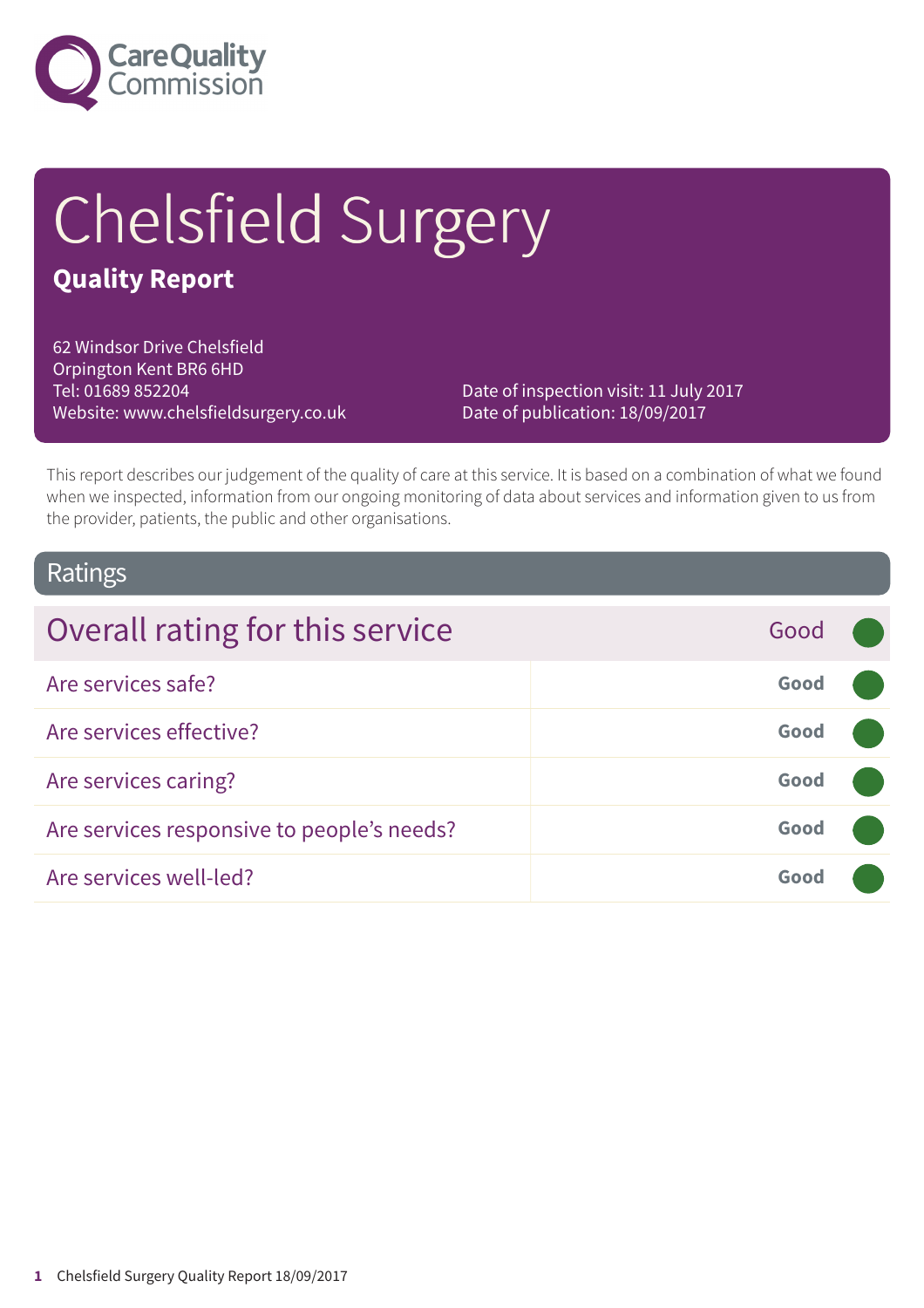### **Contents**

| Summary of this inspection<br>Overall summary<br>The five questions we ask and what we found<br>The six population groups and what we found<br>What people who use the service say<br>Areas for improvement<br>Outstanding practice | Page           |
|-------------------------------------------------------------------------------------------------------------------------------------------------------------------------------------------------------------------------------------|----------------|
|                                                                                                                                                                                                                                     | $\overline{2}$ |
|                                                                                                                                                                                                                                     | $\overline{4}$ |
|                                                                                                                                                                                                                                     | $\overline{7}$ |
|                                                                                                                                                                                                                                     | 11             |
|                                                                                                                                                                                                                                     | 11             |
|                                                                                                                                                                                                                                     | 11             |
| Detailed findings from this inspection                                                                                                                                                                                              |                |
| Our inspection team                                                                                                                                                                                                                 | 12             |
| Background to Chelsfield Surgery                                                                                                                                                                                                    | 12             |
| Why we carried out this inspection                                                                                                                                                                                                  | 12             |
| How we carried out this inspection                                                                                                                                                                                                  | 12             |
| Detailed findings                                                                                                                                                                                                                   | 14             |

### Overall summary

#### **Letter from the Chief Inspector of General Practice**

We carried out an announced comprehensive inspection at Chelsfield Surgery on 15 December 2015. The overall rating for the practice was Good, but the Safe domain was rated requires improvement. The full comprehensive report on the December 2015 inspection can be found by selecting the 'all reports' link for Chelsfield Surgery on our website at www.cqc.org.uk.

This inspection was an announced comprehensive inspection carried out on 11 July 2017 to confirm that the practice had carried out their plan to meet the legal requirements in relation to the breaches in regulations that we identified in our previous inspection on 15 December 2015. This report covers our findings in relation to those requirements and also additional improvements made since our last inspection.

.Overall the practice is now rated as Good.

Our key findings were as follows:

- At our previous inspection on 15 December 2015, we rated the practice as requires improvement for providing safe services as we found that the provider had not ensured staff had appropriate support and training to carry out their duties, and some equipment used in treating certain medical emergencies was not fit for use. These arrangements had significantly improved when we undertook this inspection.
- There was an open and transparent approach to safety and a system in place for reporting and recording significant events.
- The practice had clearly defined and embedded systems to minimise risks to patient safety.
- Staff were aware of current evidence based guidance. Staff had been trained to provide them with the skills and knowledge to deliver effective care and treatment.
- Results from the national GP patient survey showed patients were treated with compassion, dignity and respect and were involved in their care and decisions about their treatment.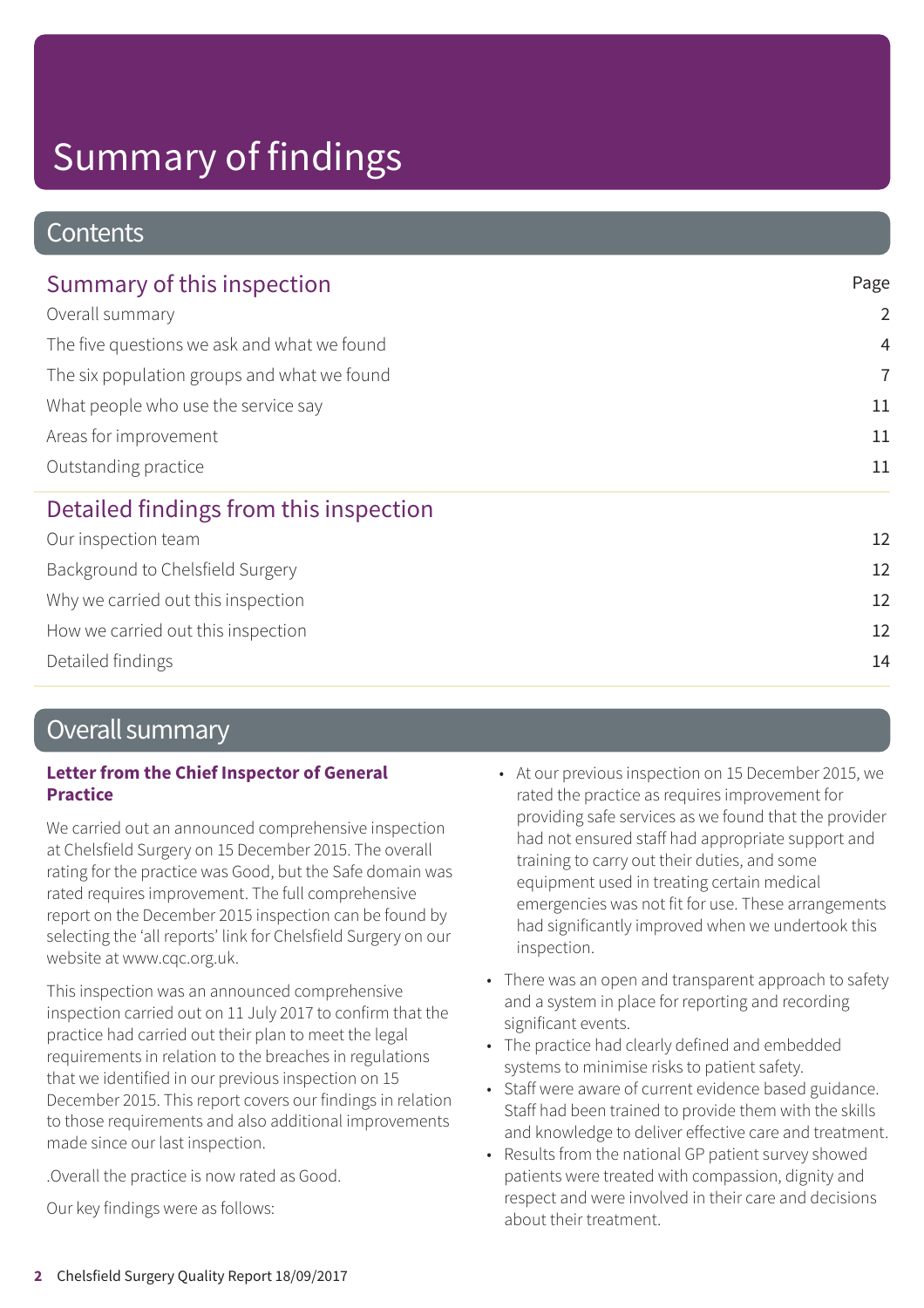- Information about services and how to complain was available. Improvements were made to the quality of care as a result of complaints and concerns.
- Patients we spoke with said they found it easy to make an appointment with a named GP and there was continuity of care, with urgent appointments available the same day.
- The practice had good facilities and was well equipped to treat patients and meet their needs.
- There was a clear leadership structure and staff felt supported by management. The practice proactively sought feedback from staff and patients, which it acted on.
- The provider was aware of the requirements of the duty of candour. Examples we reviewed showed the practice complied with these requirements.

We saw this area of outstanding practice:

The practice had made particularly strong efforts to engage its practice population in the running of the service. They held a patient participation week in June 2017, to raise awareness about the patient participation group (PPG) and inform people about how they could get involved. During the awareness week, 189 questionnaires were completed by patients providing feedback to the PPG.

The areas where the provider should make improvements are:

- to review processes for monitoring and following up uncollected prescriptions in a timely manner.
- consider ways to improve patient satisfaction with access to appointments

#### **Professor Steve Field CBE FRCP FFPH FRCGP**

Chief Inspector of General Practice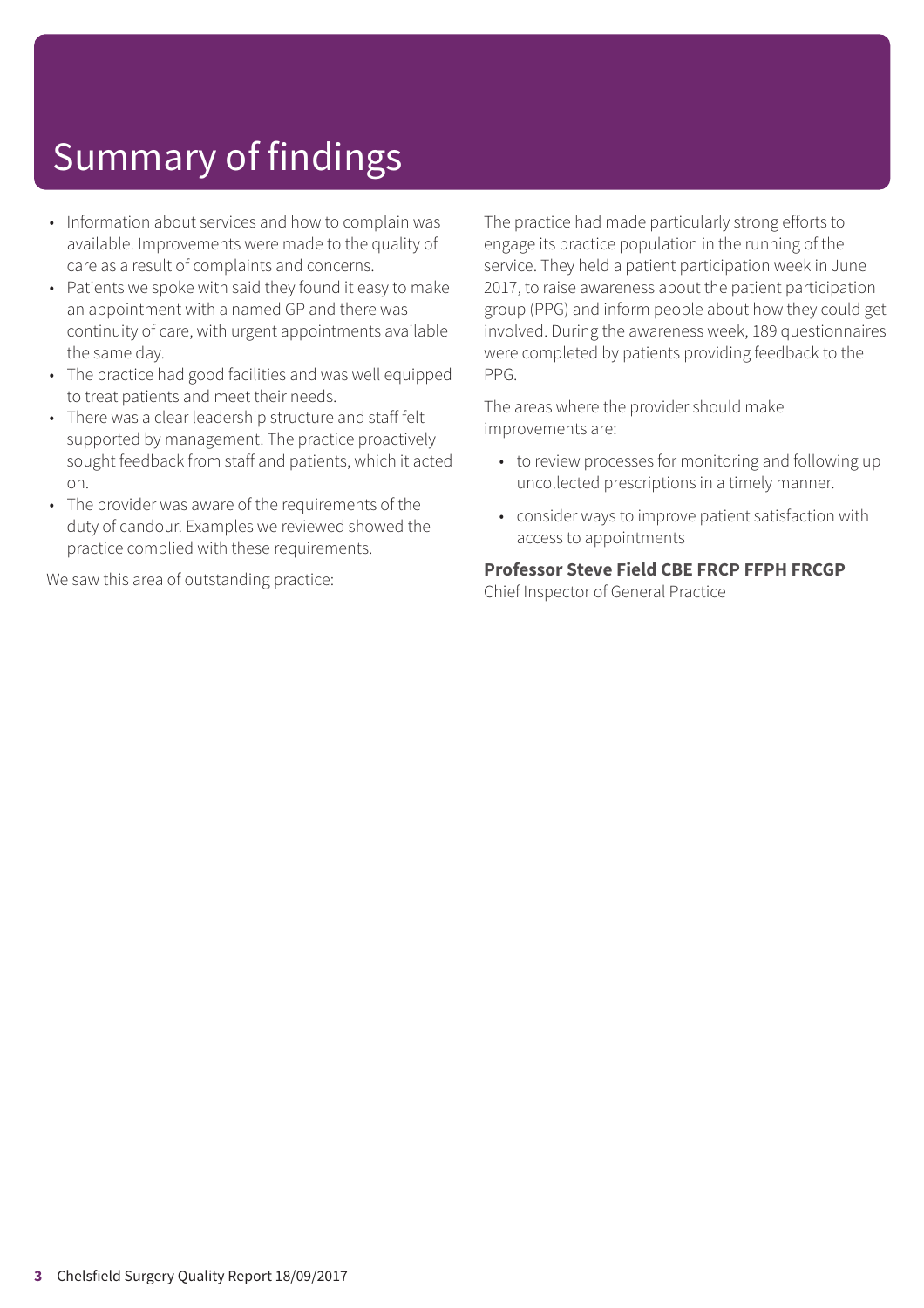### The five questions we ask and what we found

We always ask the following five questions of services.

#### **Are services safe?**

The practice is rated as good for providing safe services.

- From the sample of documented examples we reviewed, we found there was an effective system for reporting and recording significant events; lessons were shared to make sure action was taken to improve safety in the practice. When things went wrong patients were informed as soon as practicable, received reasonable support, truthful information, and a written apology. They were told about any actions to improve processes to prevent the same thing happening again.
- The practice had clearly defined and embedded systems, processes and practices to minimise risks to patient safety.
- Staff demonstrated that they understood their responsibilities and all had received training on safeguarding children and vulnerable adults relevant to their role.
- The practice had adequate arrangements to respond to emergencies and major incidents.

#### **Are services effective?**

The practice is rated as good for providing effective services.

- Data from the Quality and Outcomes Framework showed patient outcomes were at or above average compared to the national average.
- Staff were aware of current evidence based guidance.
- Clinical audits demonstrated quality improvement.
- Staff had the skills and knowledge to deliver effective care and treatment.
- There was evidence of appraisals and personal development plans for all staff.
- Staff worked with other health care professionals to understand and meet the range and complexity of patients' needs.
- End of life care was coordinated with other services involved.

#### **Are services caring?**

The practice is rated as good for providing caring services.

- Data from the national GP patient survey showed patients rated the practice higher than others for several aspects of care.
- Survey information we reviewed showed that patients said they were treated with compassion, dignity and respect and they were involved in decisions about their care and treatment.

**Good –––**

**Good –––**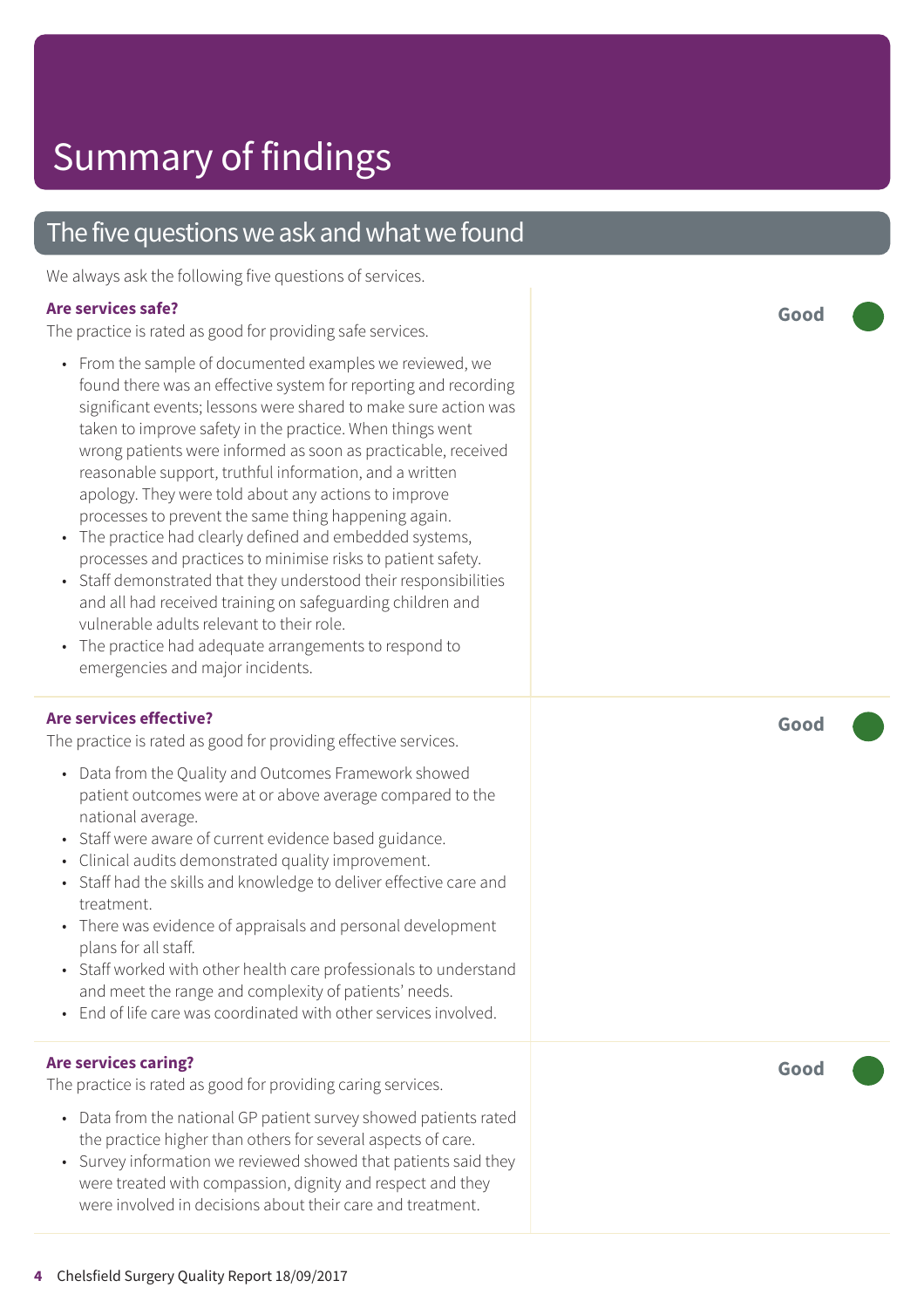- Information for patients about the services available was accessible.
- We saw staff treated patients with kindness and respect, and maintained patient and information confidentiality.

#### **Are services responsive to people's needs?**

The practice is rated as good for providing responsive services.

- The practice understood its population profile and had used this understanding to meet the needs of its population; such as in the provision of enhanced services such as extended hours, minor surgery and cardiology diagnostics
- The practice took account of the needs and preferences of patients with life-limiting conditions, including patients with a condition other than cancer and patients living with dementia.
- Patients we spoke with said they found it easy to make an appointment with a named GP and there was continuity of care, with urgent appointments available the same day.
- The practice had good facilities and was well equipped to treat patients and meet their needs.
- Information about how to complain was available and evidence from two examples we reviewed showed the practice responded quickly to issues raised. Learning from complaints was shared with staff.

#### **Are services well-led?**

The practice is rated as good for being well-led.

- The practice had a clear vision and strategy to deliver high quality care and promote good outcomes for patients. Staff were clear about the vision and their responsibilities in relation to it.
- There was a clear leadership structure and staff felt supported by management. The practice had policies and procedures to govern activity and held regular governance meetings.
- An overarching governance framework supported the delivery of the strategy and good quality care. This included arrangements to monitor and improve quality and identify risk.
- Staff had received inductions, annual performance reviews and attended staff meetings and training opportunities.
- The provider was aware of the requirements of the duty of candour. In four examples we reviewed we saw evidence the practice complied with these requirements.

**Good –––**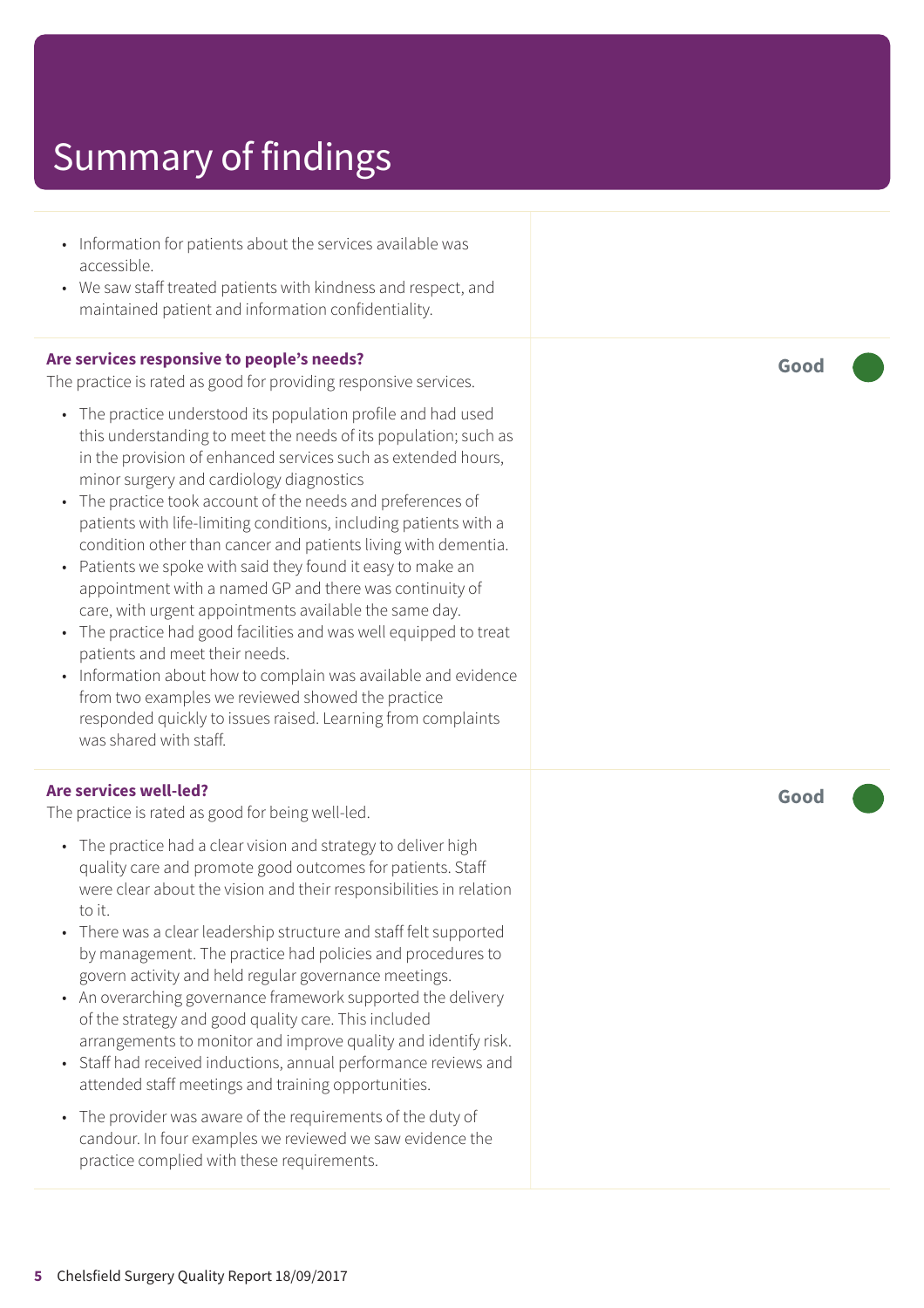- The partners encouraged a culture of openness and honesty. The practice had systems for being aware of notifiable safety incidents and sharing the information with staff and ensuring appropriate action was taken.
- The practice proactively sought feedback from staff and patients and we saw examples where feedback had been acted on. The practice engaged with the patient participation group.
- There was a focus on continuous learning and improvement at all levels. Staff training was a priority.
- GPs who were skilled in specialist areas used their expertise to offer additional services to patients.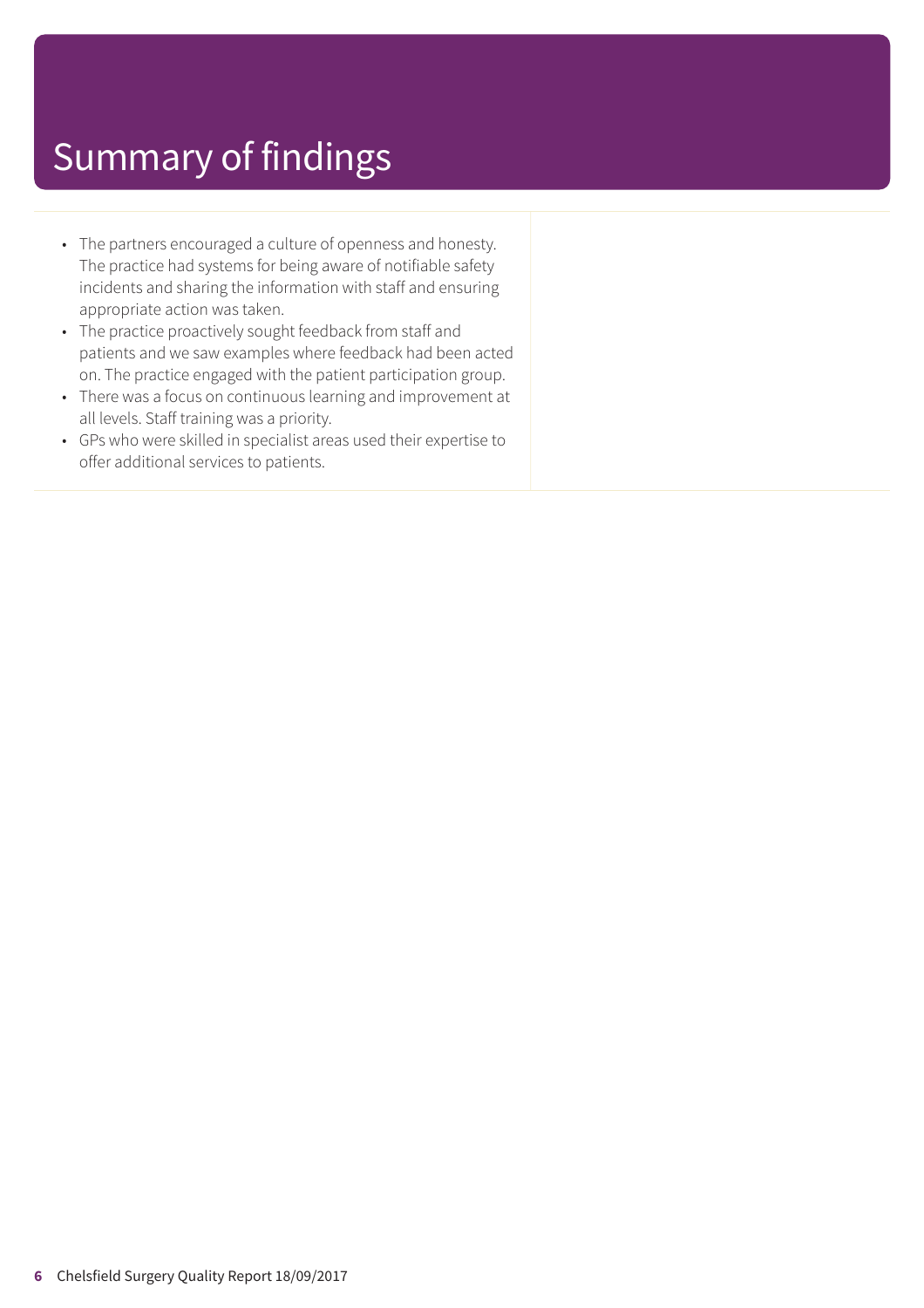### The six population groups and what we found

We always inspect the quality of care for these six population groups.

#### **Older people**

The practice is rated as good for the care of older people.

- Staff were able to recognise the signs of abuse in older patients and kne w how t o escalat e any concerns.
- The practice offered proactive, personalised care to meet the needs of the older patients in its population.
- The practice was responsive to the needs of older patients, and offered home visits and ur gent appointments for those with enhanced needs.
- The practice identified at an early stage older patients who may need palliative care as they were approaching the end of life. It involved older patients in planning and making decisions about their care, including their end of lif e care.
- The practice followed up on older patients discharged from hospital and ensured that their care plans were updated to reflect any extr a needs.
- The practice waiting room was equipped with fixed seating comprising chair s with arms t o aid standing up.
- The practice had a disabled toilet on the ground floor and the corridors in the premises were wide enough for a wheelchair.
- The practice had two consulting rooms on the ground floor in their extension to accommodate any patients unable to manoeuvr e upstair s t o the two nurses' rooms.

#### **People with long term conditions**

The practice is rated as good for the care of people with long-term conditions.

- The practice provided regular reviews for patients with long term conditions.
- There was a system to recall patients with long term conditions for a structured annual review, to check their health and medicines needs wer e being me t.
- For those patients with the most complex needs, their named GP worked with rele vant health and car e professionals t o deliver a multidisciplinar y packag e of care.
- Nursing staff had lead roles in long-term disease management and patients at risk of hospital admission wer e identified as a priority.
- The practice followed up on patients with long-term conditions dischar ged from hospital and ensured that their car e plans were updated to reflect any additional needs

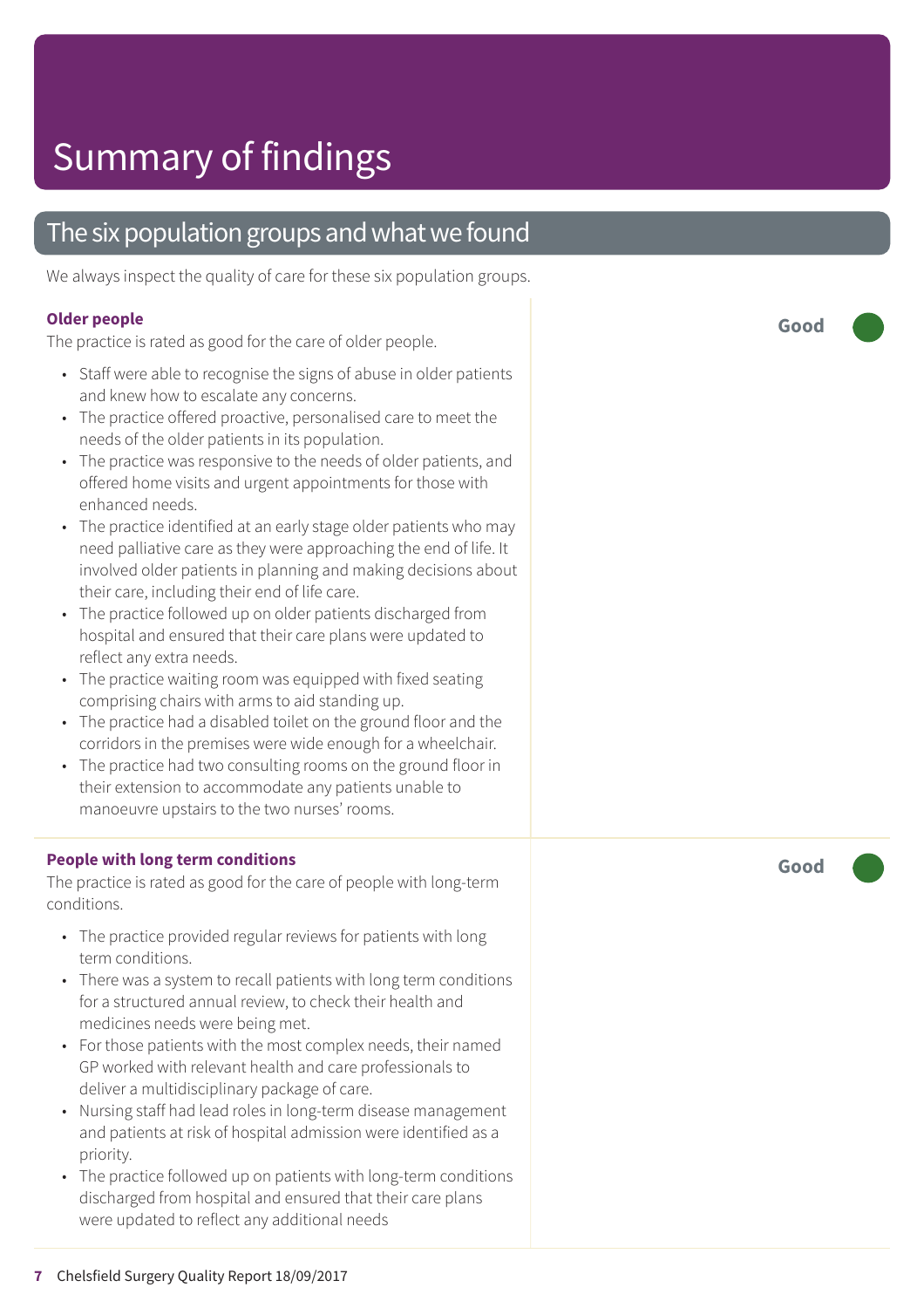- The practice was involved in an enhanced scheme for diabetic care with Bromley Healthcare.
- The practice had an Advanced Nurse Practitioner and a GP who were able to initiate insulin. This allowed them to deliver care to diabetic patients that was normally provided in hospitals. One of their Practice Nurses was also in training to be able to initiate insulin treatment.

#### **Families, children and young people**

The practice is rated as good for the care of families, children and young people.

- From the sample of documented examples we reviewed we found there were systems to identify and follow up children living in disadvantaged circumstances and who were at risk, for example, children and young people who had a high number of accident and emergency (A&E) attendances.
- Immunisation rates were relatively high for all standard childhood immunisations.

Appointments were available outside of school hours and the premises were suitable for children and babies.

- Children were prioritised for appointments, and the practice policy was for the under 5s to be seen or their care discussed on the same day.
- Extended hours were available 3 days a week with GPs and Nurses
- The practice worked with midwives and health visitors to support this population group. For example, in the provision of ante-natal, post-natal and child health surveillance clinics.
- The practice held a dedicated GP led baby clinic
- Baby immunisations were carried out by a Practice Nurse. Childhood immunisation rates for the vaccinations given were above national averages.
- The practice provided flu vaccinations for children yearly

#### **Working age people (including those recently retired and students)**

The practice is rated as good for the care of working age people (including those recently retired and students).

• The needs of these populations had been identified and the practice had adjusted the services it offered to ensure these were accessible, flexible and offered continuity of care, for

**Good –––**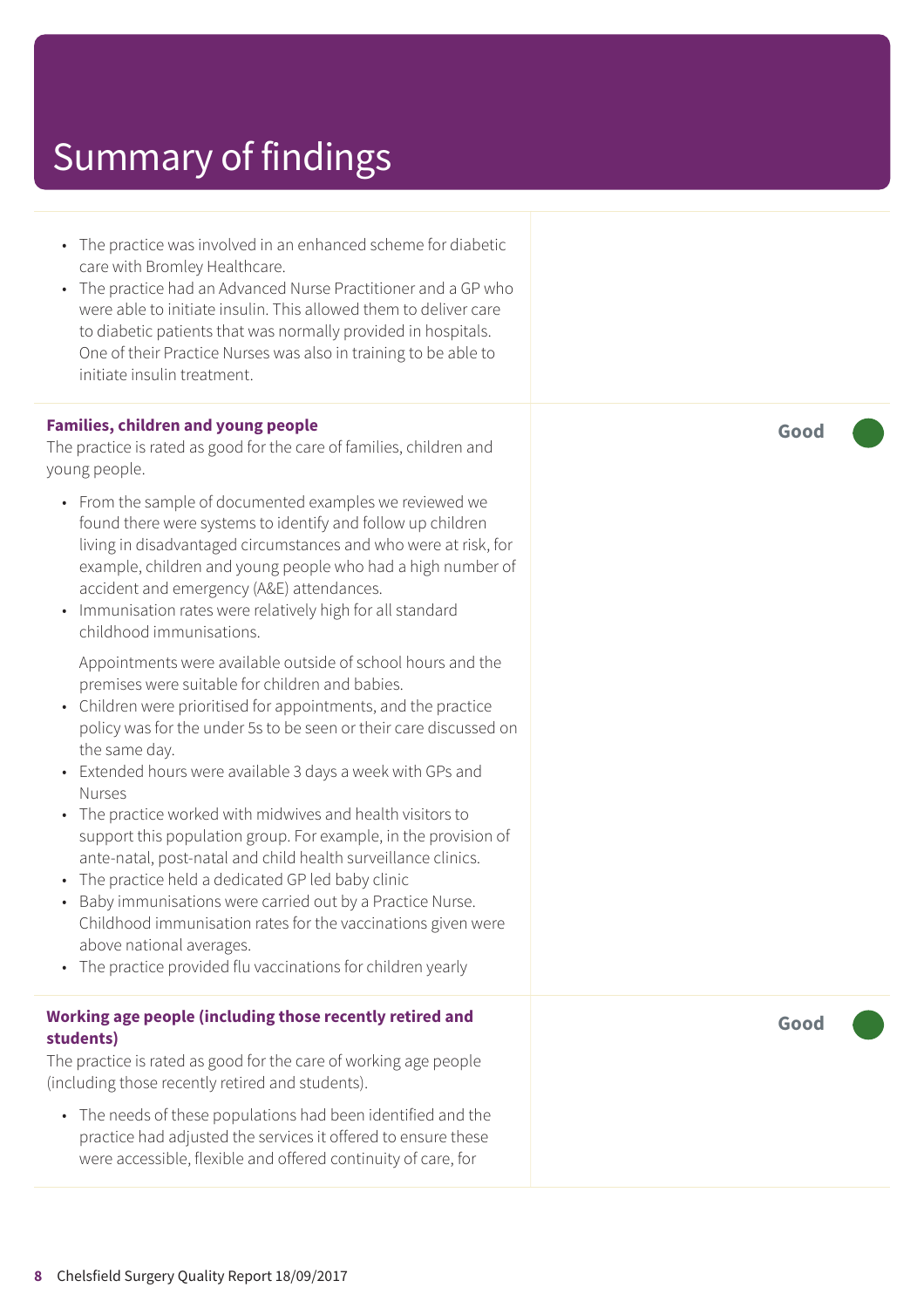example, with extended opening hours and the provision of some care in general practice that was typically provided in secondary care such as insulin initiation for diabetic patients and minor surgery.

- The practice was proactive in offering online services as well as a full range of health promotion and screening that reflects the needs for this age group.
- The practice has active online accounts on Facebook and Twitter, which it used as a further platform for raising awareness about their health promotion events and services
- The practice implemented 'shingles' and 'seasonal flu' programmes for all eligible patients.
- The practice encouraged patients to attend screening appointments for cervical, breast and bowel cancer in line with national guidance. The practice performance for breast and bowel cancer screening was above local area and national averages, and its performance for cervical screening was in line with local and national averages.

#### **People whose circumstances may make them vulnerable**

The practice is rated as good for the care of people whose circumstances may make them vulnerable.

- The practice held a register of patients living in vulnerable circumstances including homeless people, and those with a learning disability.
- End of life care was delivered in a coordinated way which took into account the needs of those whose circumstances may make them vulnerable.
- The practice offered longer appointments for patients with a learning disability.
- The practice regularly worked with other health care professionals in the case management of vulnerable patients, such as through the integrated care network.
- The practice had information available for vulnerable patients about how to access various support groups and voluntary organisations.
- Staff interviewed knew how to recognise signs of abuse in children, young people and adults whose circumstances may make them vulnerable. They were aware of their responsibilities regarding information sharing, documentation of safeguarding concerns and how to contact relevant agencies in normal working hours and out of hours.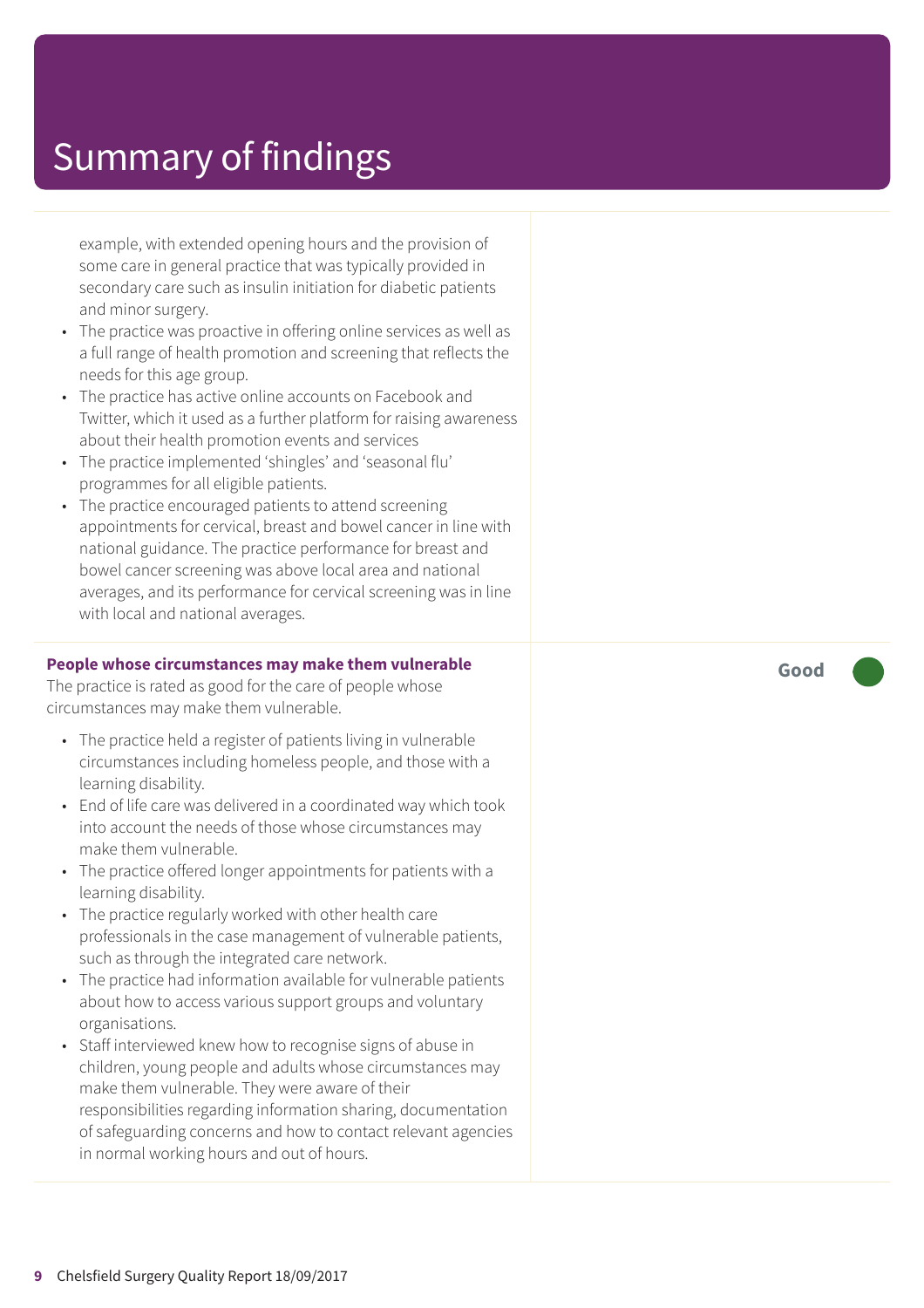#### **People experiencing poor mental health (including people with dementia)**

The practice is rated as good for the care of people experiencing poor mental health (including people with dementia).

- The practice carried out advance care planning for patients living with dementia. for
- 81% of patients diagnosed with dementia that had their care reviewed in a face to face meeting in the last 12 months, which is comparable to the local area and national averages (82% and 84% respectively).
- The practice specifically considered the physical health needs of patients with poor mental health and dementia. For example the percentage of patients experiencing poor mental health who had received discussion and advice about alcohol consumption (practice 97%; local area 83%; national 89%); and the percentage of patients experiencing poor mental health who had received discussion and advice about smoking cessation (practice 94%; local area 94%; national 95%).
- The practice had a system for monitoring repeat prescribing for patients receiving medicines for mental health needs.
- The practice regularly worked with multi-disciplinary teams in the case management of patients experiencing poor mental health, including those living with dementia.
- Patients at risk of dementia were identified and offered an assessment.
- The practice had information available for patients experiencing poor mental health about how they could access various support groups and voluntary organisations.
- The practice had a system to follow up patients who had attended accident and emergency where they may have been experiencing poor mental health.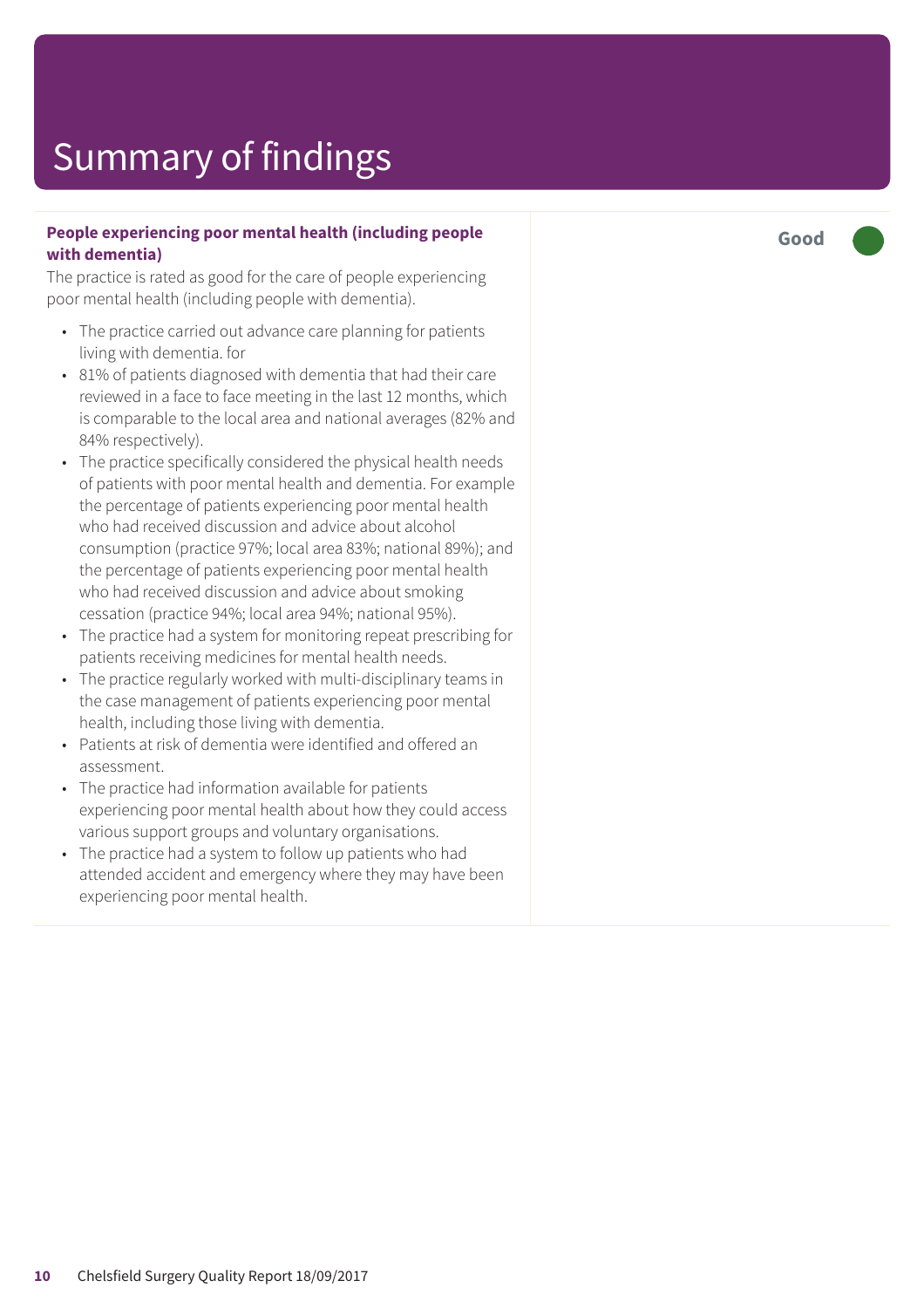### What people who use the service say

The national GP patient survey results were published in July 2016. The results showed the practice was performing in line with local and national averages. Of the 248 survey forms distributed, 112 were returned. This equated to a response rate of 45.2% (the national average response rate was 38%) and represented 1.4% of the practice's patient list.

- 86% of patients described the overall experience of this GP practice as good compared with the CCG average of 83% and the national average of 85%.
- 66% of patients described their experience of making an appointment as good compared with the CCG average of 71% and the national average of 73%.
- 81% of patients said they would recommend this GP practice to someone who has just moved to the local area as compared with the CCG average of 77% and the national average of 80%).

As part of our inspection we also asked for CQC comment cards to be completed by patients prior to our inspection. We received 29 comment cards, 26 of which had wholly

positive comments about the standard of care received. People were satisfied with the care and treatment they received and told us the clinical and admin staff were caring and supportive. The three comments which also included some less favourable comments, related to wait times and issues with prescriptions and referrals and there were no themes to these.

We spoke with seven patients during the inspection. All the patients said they were satisfied with the care they received and that they would recommend the practice to someone new to the area.

The NHS Friends and Family Test (FFT) was created to help service providers and commissioners understand whether their patients are happy with the service provided, or where improvements are needed. It is a quick and anonymous way to give views after receiving care or treatment across the NHS. The practice monitored its FFT responses on a monthly basis. In the five months preceding our inspection, the practice had received 44 to 263 responses per month, with 75 to 91% of respondents stating they would recommend the practice to friends and family.

### Areas for improvement

#### **Action the service SHOULD take to improve**

- to review processes for monitoring and following up uncollected prescriptions in a timely manner.
- consider ways to improve patient satisfaction with access to appointments

### **Outstanding practice**

The practice had made particularly strong efforts to engage its practice population in the running of the service. They held a patient participation week in June 2017, to raise awareness about the patient participation group (PPG) and inform people about how they could get involved. During the awareness week, 189 questionnaires were completed by patients providing feedback to the PPG.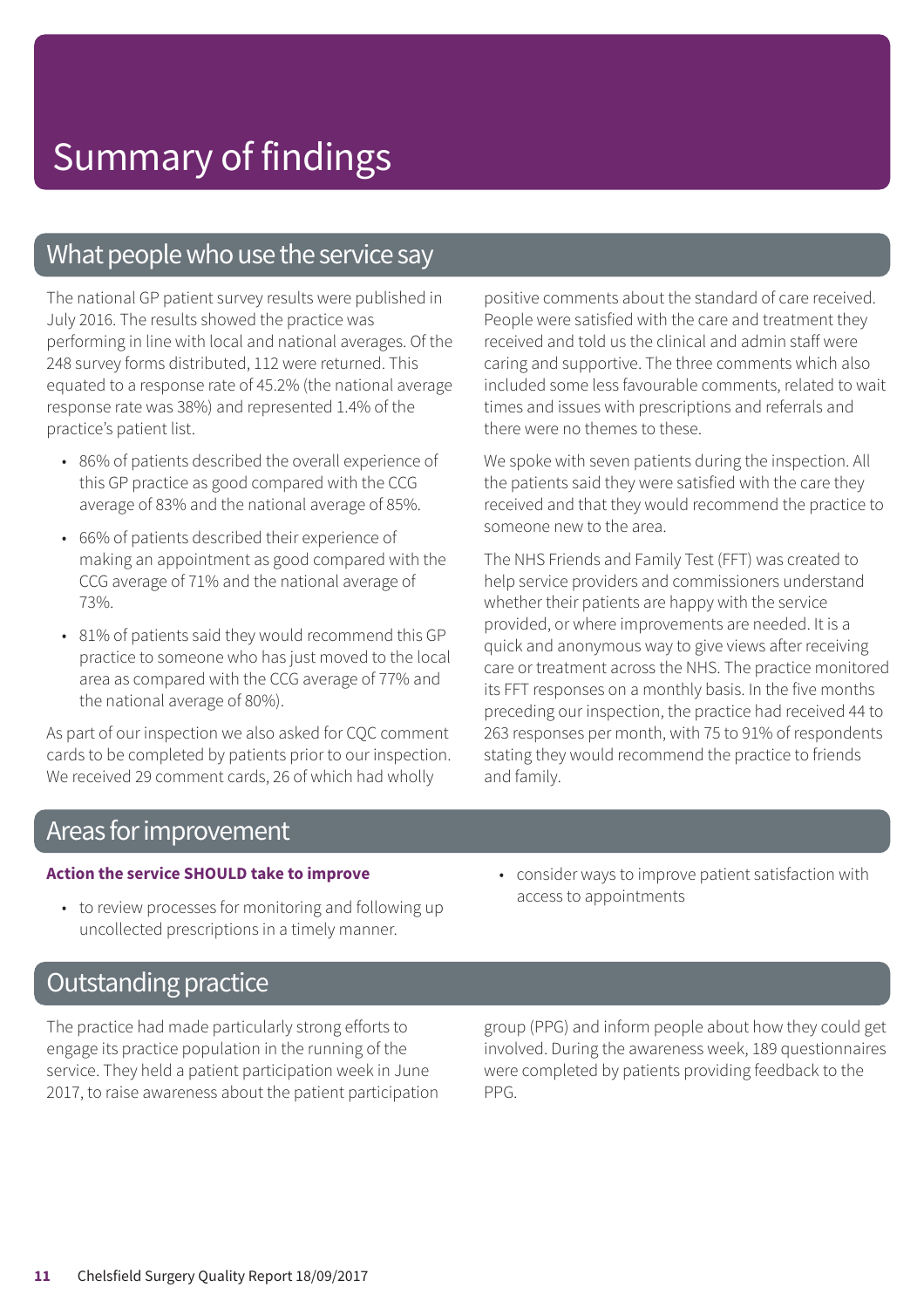

# Chelsfield Surgery **Detailed findings**

### Our inspection team

#### **Our inspection team was led by:**

a CQC Lead Inspector**.** The team included a GP specialist adviser, and an Expert by Experience.

### **Background to Chelsfield Surgery**

Chelsfield surgery operates from a single location in the suburban area of Chelsfield in Orpington, Kent. It is one of 49 GP practices in the Bromley Clinical Commissioning Group (CCG) area. There were 7796 patients registered at the practice at the time of our inspection.

The practice is registered with the Care Quality Commission (CQC) to provide the regulated activities of treatment of disease, disorder or injury, maternity and midwifery services, family planning services, and diagnostic and screening procedures. The practice is not currently registered for the regulated activity of surgical procedures, but is approved to carry out the minor surgeries direct enhanced service (DES). Under the DES the practice carries out excision for warts and bumps. One of the GP partners, who carries out these procedures, is level 3 accredited for minor surgeries.

The practice was in an area of low deprivation, with rates of unemployment slightly higher than the local area average but similar to the national average (practice 4.8%, CCG 3.2%, national 4.4%). The proportion of the practice population with a long standing health condition was 44%, which was lower than the local area (48%) and national average (53%). The practice population's age distribution profile was similar to local area and national profile; with children (those aged under 18) making up around 20% of

the practice population, those aged 65 and over making up a third of the practice population and the remaining (approximately half of the practice population) being people of working age.

The practice has a personal medical services (PMS) contract with the NHS and is signed up to a number of enhanced services (enhanced services require an enhanced level of service provision above what is normally required under the core GP contract). These enhanced services include childhood vaccination and immunisation, flu and pneumococcal immunisations, and extended opening hours.

The practice has a male and a female GP partner. They employ three female long term locum GPs. Chelsfield Surgery is an accredited training practice, and at the time of our inspection there was one GP registrar in training at the practice. There is also a nursing team which comprises a female advanced nurse practitioner, three female practice nurses and a female healthcare assistant completing the clinical team. The practice has a full time practice manager, 11 reception staff, five administrative staff and two secretaries. The practice provides 38 GP and advanced nurse practitioner sessions per week.

Chelsfield Surgery is currently open between 8am and 6.30pm Monday to Friday.The practice offers extended hours for GP and healthcare assistant appointments on Monday mornings between 7am and 8am, and on Tuesday and Wednesday evenings between 6.30pm and 7.30pm. They offer extended hours for appointments with their advanced nurse practitioner and practice nurse on Monday evenings between 6.30pm and 7.30pm. Routine appointments are available between 9.00am and 11.00am, then between 4pm and 6.30pm. Urgent appointments were available between 11.00am and 11.45am, with additional telephone consultations being provided at the end of the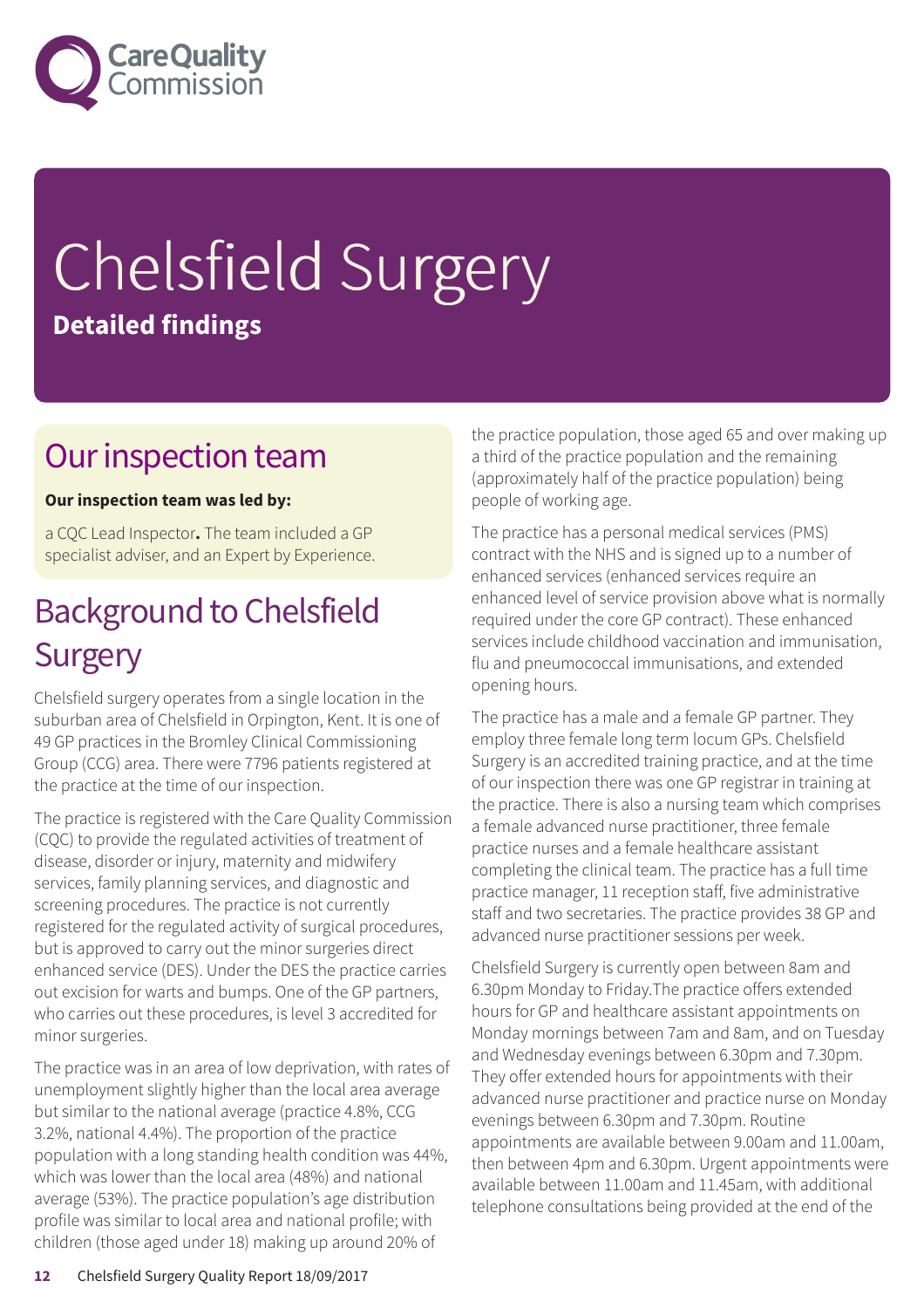# Detailed findings

morning surgery sessions. The practice is not open at weekends. When the practice is closed, the telephone answering service directs patients to contact the out of hours provider.

### Why we carried out this inspection

We undertook a comprehensive inspection of Chelsfield Surgery on 15 December 2015 under Section 60 of the Health and Social Care Act 2008 as part of our regulatory functions. The practice was rated as requires improvement for providing Safe services. We set the provider two requirement notices as follows:

Regulation 15 HSCA (Regulated Activities) Regulations 2014 (Premises and Equipment) because the provider did not ensure that equipment used was properly maintained. Regulation 15(1)(e).

This was because some equipment used for treating medical emergencies was not fit for use.

Regulation 18 HSCA (Regulated Activities) Regulations 2014 (Staffing) because the provider did not ensure that persons employed received such appropriate support and training as is necessary to enable them to carry out the duties. Regulation 18(2)(a). This was because some staff that carried out chaperoning duties did not have suitable training and background checks. In addition, nursing staff did not have Patient Group Directions and Patient Specific Directions in place.

We undertook this announced comprehensive inspection on 11 July 2017 to check that action had been taken to comply with legal requirements.

### How we carried out this inspection

Before visiting, we reviewed a range of information we hold about the practice. We carried out an announced visit on 11 July 2017. During our visit we:

• Spoke with a range of staff (GPs, nursing staff, practice management and reception and administrative staff)) and spoke with patients who used the service.

- Observed how patients were being cared for in the reception area and talked with carers and/or family members
- Reviewed a sample of the personal care or treatment records of patients.
- Reviewed comment cards where patients and members of the public shared their views and experiences of the service.
- Visited the practice premises
- Looked at information the practice used to deliver care and treatment plans.

To get to the heart of patients' experiences of care and treatment, we always ask the following five questions:

- Is it safe?
- Is it effective?
- Is it caring?
- Is it responsive to people's needs?
- Is it well-led?

We also looked at how well services were provided for specific groups of people and what good care looked like for them. The population groups are:

- older people
- people with long-term conditions
- families, children and young people
- working age people (including those recently retired and students)
- people whose circumstances may make them vulnerable
- people experiencing poor mental health (including people living with dementia).

Please note that when referring to information throughout this report, for example any reference to the Quality and Outcomes Framework data, this relates to the most recent information available to the CQC at that time.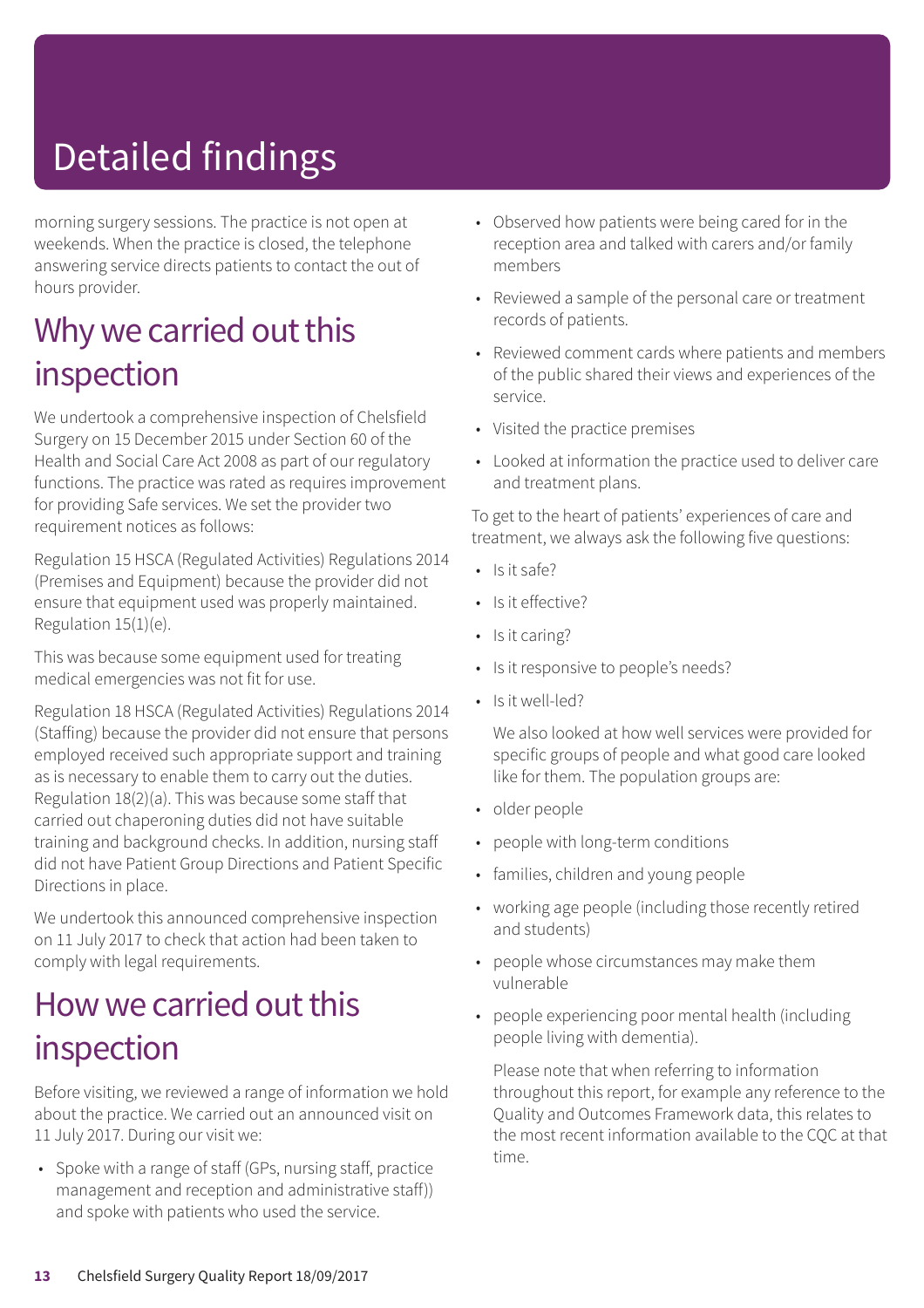# Are services safe?

### **Our findings**

At our previous inspection on 15 December 2015, we rated the practice as requires improvement for providing safe services as we found that the provider had not ensured staff had appropriate support and training to carry out their duties, and some equipment used in treating certain medical emergencies was not fit for use.

These arrangements had significantly improved when we undertook this inspection. The practice is now rated as good for providing safe services.

#### **Safe track record and learning**

There was a system for reporting and recording significant events.

- Staff told us they would inform the practice manager of any incidents and there was a recording form available on the practice's computer system. The incident recording form supported the recording of notifiable incidents under the duty of candour. (The duty of candour is a set of specific legal requirements that providers of services must follow when things go wrong with care and treatment).
- From the sample of two documented examples we reviewed we found that when things went wrong with care and treatment, patients were informed of the incident as soon as reasonably practicable, received reasonable support, truthful information, a written apology and were told about any actions to improve processes to prevent the same thing happening again.
- We reviewed safety records, incident reports, patient safety alerts and minutes of meetings where significant events were discussed. The practice carried out a thorough analysis of the significant events.
- We saw evidence that lessons were shared and action was taken to improve safety in the practice. For example, an incident was recorded of an attempted cyber-attack. All staff were alerted of signs to look at for, and referred to their information governance toolkit as well as seeking advice from their IT support team.
- The practice also monitored trends in significant events and evaluated any action taken.

#### **Overview of safety systems and processes**

The practice had clearly defined and embedded systems, processes and practices in place to minimise risks to patient safety.

- Arrangements for safeguarding reflected relevant legislation and local requirements. Policies were accessible to all staff. The policies clearly outlined who to contact for further guidance if staff had concerns about a patient's welfare. There was a lead member of staff for safeguarding.
- Staff interviewed demonstrated they understood their responsibilities regarding safeguarding and had received training on safeguarding children and vulnerable adults relevant to their role. GPs and nurses were trained to child protection or child safeguarding level three.
- A notice in the waiting room advised patients that chaperones were available if required. All staff who acted as chaperones were trained for the role and had received a Disclosure and Barring Service (DBS) check. (DBS checks identify whether a person has a criminal record or is on an official list of people barred from working in roles where they may have contact with children or adults who may be vulnerable).

The practice maintained appropriate standards of cleanliness and hygiene.

- We observed the premises to be clean and tidy. There were cleaning schedules and monitoring systems in place.
- The practice nurse was the infection prevention and control (IPC) clinical lead who liaised with the local infection prevention teams to keep up to date with best practice. There was an IPC protocol and staff had received up to date training. Annual IPC audits were undertaken and we saw evidence that action was taken to address any improvements identified as a result.

The arrangements for managing medicines, including emergency medicines and vaccines, in the practice minimised risks to patient safety (including obtaining, prescribing, recording, handling, storing, security and disposal).

• There were processes for handling repeat prescriptions which included the review of high risk medicines. Repeat prescriptions were signed before being dispensed to patients and there was a reliable process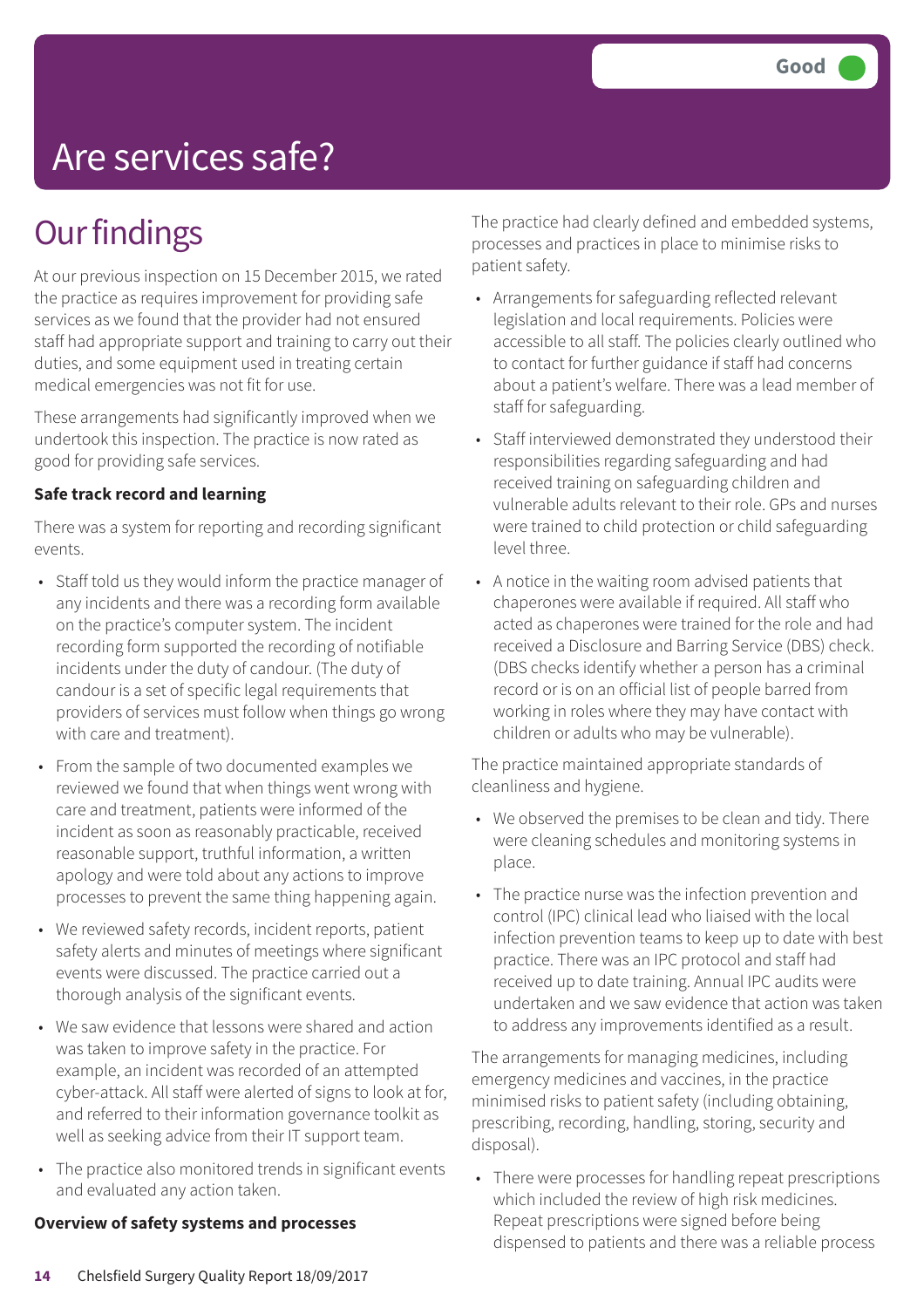### Are services safe?

to ensure this occurred. However when we reviewed the prescriptions box we found a number of prescriptions had not been collected for some months, with a few dating back to March and April 2017. The practice management team informed us that these would be immediately reviewed, with a view of adding this task to the duties of the repeat prescribing clerk. They also explained that they had had issues with the electronic prescribing system, and we saw minutes of meetings they had had with their local pharmacy to resolve these.

- The practice carried out regular medicines audits, with the support of the local clinical commissioning group pharmacy teams, to ensure prescribing was in line with best practice guidelines for safe prescribing. The practice was taking part in a medicines optimisation scheme to discourage and reduce medicines waste.
- Blank prescription forms and pads were securely stored and there were systems to monitor their use.
- Patient Group Directions had been adopted by the practice to allow nurses to administer medicines in line with legislation. The practice's health care assistant was trained to administer vaccines and medicines and patient specific prescriptions or directions from a prescriber were produced appropriately.

We reviewed four personnel files and found appropriate recruitment checks had been undertaken prior to employment. For example, proof of identification, evidence of satisfactory conduct in previous employments in the form of references, qualifications, registration with the appropriate professional body and the appropriate checks through the DBS.

#### **Monitoring risks to patients**

There were procedures for assessing, monitoring and managing risks to patient and staff safety.

- There was a health and safety policy available.
- The practice had an up to date fire risk assessment and carried out regular fire drills. There were designated fire

marshals within the practice. There was a fire evacuation plan which identified how staff could support patients with mobility problems to vacate the premises.

- All electrical and clinical equipment was checked and calibrated to ensure it was safe to use and was in good working order.
- The practice had a variety of other risk assessments to monitor safety of the premises such as control of substances hazardous to health and infection control and legionella (Legionella is a term for a particular bacterium which can contaminate water systems in buildings).
- There were arrangements for planning and monitoring the number of staff and mix of staff needed to meet patients' needs. There was a rota system to ensure enough staff were on duty to meet the needs of patients.

#### **Arrangements to deal with emergencies and major incidents**

The practice had adequate arrangements to respond to emergencies and major incidents.

- There was an instant messaging system on the computers in all the consultation and treatment rooms which alerted staff to any emergency.
- All staff received annual basic life support training and there were emergency medicines available in the nurse's treatment room.
- The practice had a defibrillator available on the premises and oxygen with adult and children's masks. A first aid kit and accident book were available.
- Emergency medicines were easily accessible to staff in a secure area of the practice and all staff knew of their location. All the medicines we checked were in date and stored securely.

The practice had a comprehensive business continuity plan for major incidents such as power failure or building damage. The plan included emergency contact numbers for staff.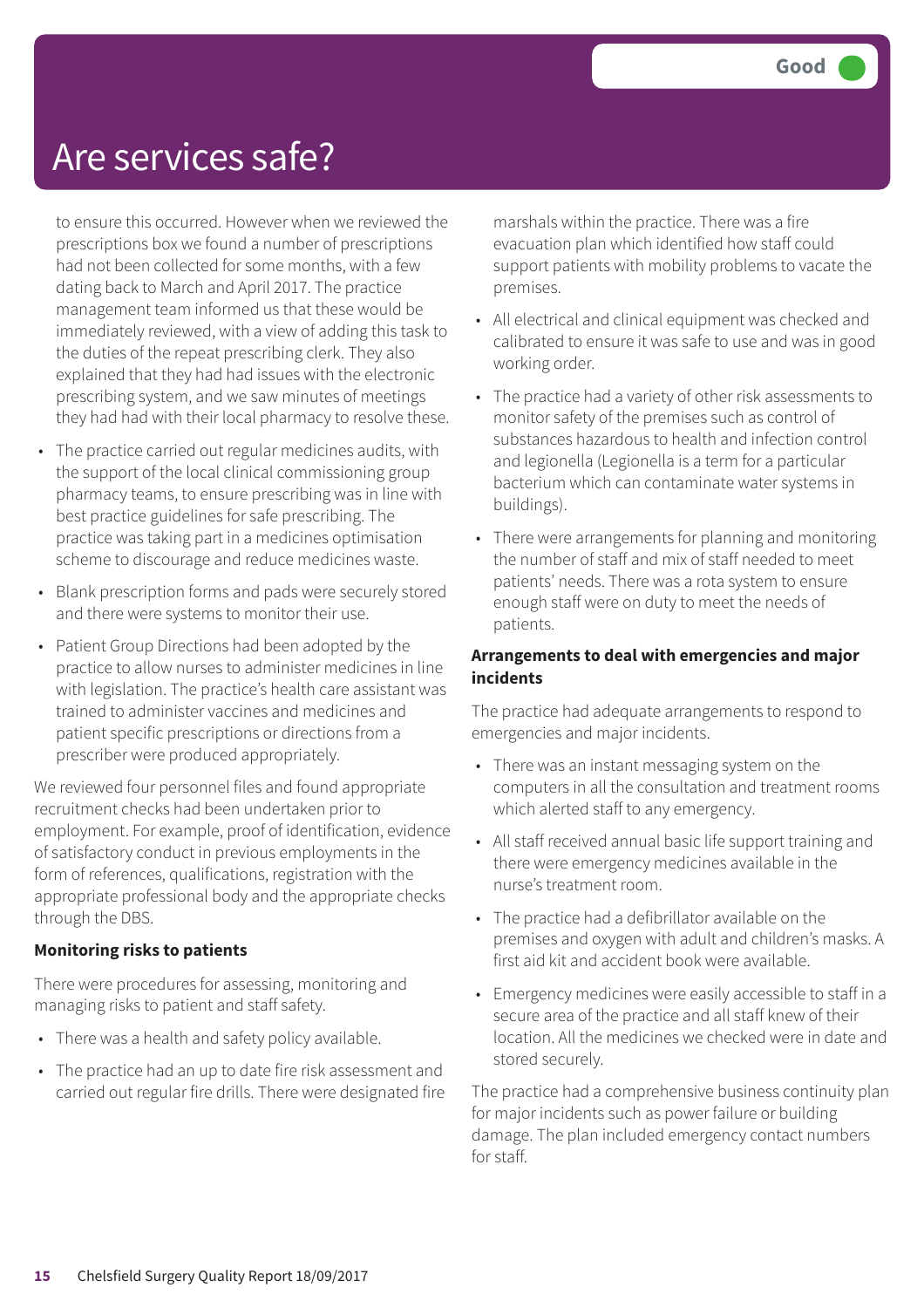### Are services effective?

(for example, treatment is effective)

# **Our findings**

#### **Effective needs assessment**

Clinicians were aware of relevant and current evidence based guidance and standards, including National Institute for Health and Care Excellence (NICE) best practice guidelines.

- The practice had systems to keep all clinical staff up to date. Staff had access to guidelines from NICE and used this information to deliver care and treatment that met patients' needs.
- The practice monitored that these guidelines were followed through risk assessments, audits and random sample checks of patient records.

There was evidence that the practice's clinical team also contributed recommendations for clinical improvements locally. For example, one of the GP partners became aware that there was no referral pathway for cancer of unknown primary on the PAN London Cancer Referral Pathway. She raised the issue at a Cluster Meeting in March 2017 and the CCG has now produced a flowchart to be used throughout the surgeries in Bromley.

#### **Management, monitoring and improving outcomes for people**

The practice used the information collected for the Quality and Outcomes Framework (QOF) and performance against national screening programmes to monitor outcomes for patients. (QOF is a system intended to improve the quality of general practice and reward good practice). The most recent published results were 98% of the total number of points available compared with the clinical commissioning group (CCG) and national averages of 95%. The practice's overall exception reporting rate was 5.4%, slightly higher than the CCG average of 4.4%, and slightly below the national average of 6%. For specific clinical domain areas, the practice exception reporting rate was higher than the CCG and national averages for heart failure, Peripheral arterial disease, asthma and Rheumatoid arthritis. Exception reporting is the removal of patients from QOF calculations where, for example, the patients are unable to attend a review meeting or certain medicines cannot be prescribed because of side effects.

This practice was not an outlier for any QOF (or other national) clinical targets. The most recent published data showed:

- Performance for diabetes related indicators was similar to the CCG and national averages. For example, the percentage of diabetic patients with well controlled blood sugar levels (practice 73%; CCG 77%; national 78%) and the percentage of diabetic patients with well controlled cholesterol (practice 76%; CCG 77%; national 80%)
- Performance for mental health related indicators was similar to or higher than the CCG and national averages. For example, the percentage of patients diagnosed with dementia whose care plan has been reviewed in a face-to-face review in the preceding 12 months (practice 81%; CCG 82%; national 84%) and the percentage of patients with schizophrenia, bipolar affective disorder and other psychoses who have a comprehensive, agreed care plan documented in the record, in the preceding 12 months (practice 100%; CCG 83%; national 89%)
- Performance for asthma related indicators was similar to the CCG and national averages. For example, the percentage of asthma patients who had had a review of their condition in the preceding 12 months (practice 74%; CCG 73%; national 76%)
- Performance for chronic obstructive pulmonary disease (COPD) related indicators was similar to the CCG and national averages. For example, the percentage of COPD patients who had had a review of their condition in the preceding 12 months (practice 94%; CCG 89%; national 90%)

There was evidence of quality improvement including clinical audit:

- The practice provided us with the summaries of ten clinical audits commenced in the last two years; two of these were completed audits where the improvements made were implemented and monitored. Cancer detection rates has been audited by the practice lead GP for several years, and has been shown to significantly increase, from 34.17% in 2010/11 to 2012/13, to 54.2% in 2013/14 - 2015/16
- Findings were used by the practice to improve services. For example, recent action taken as a result included a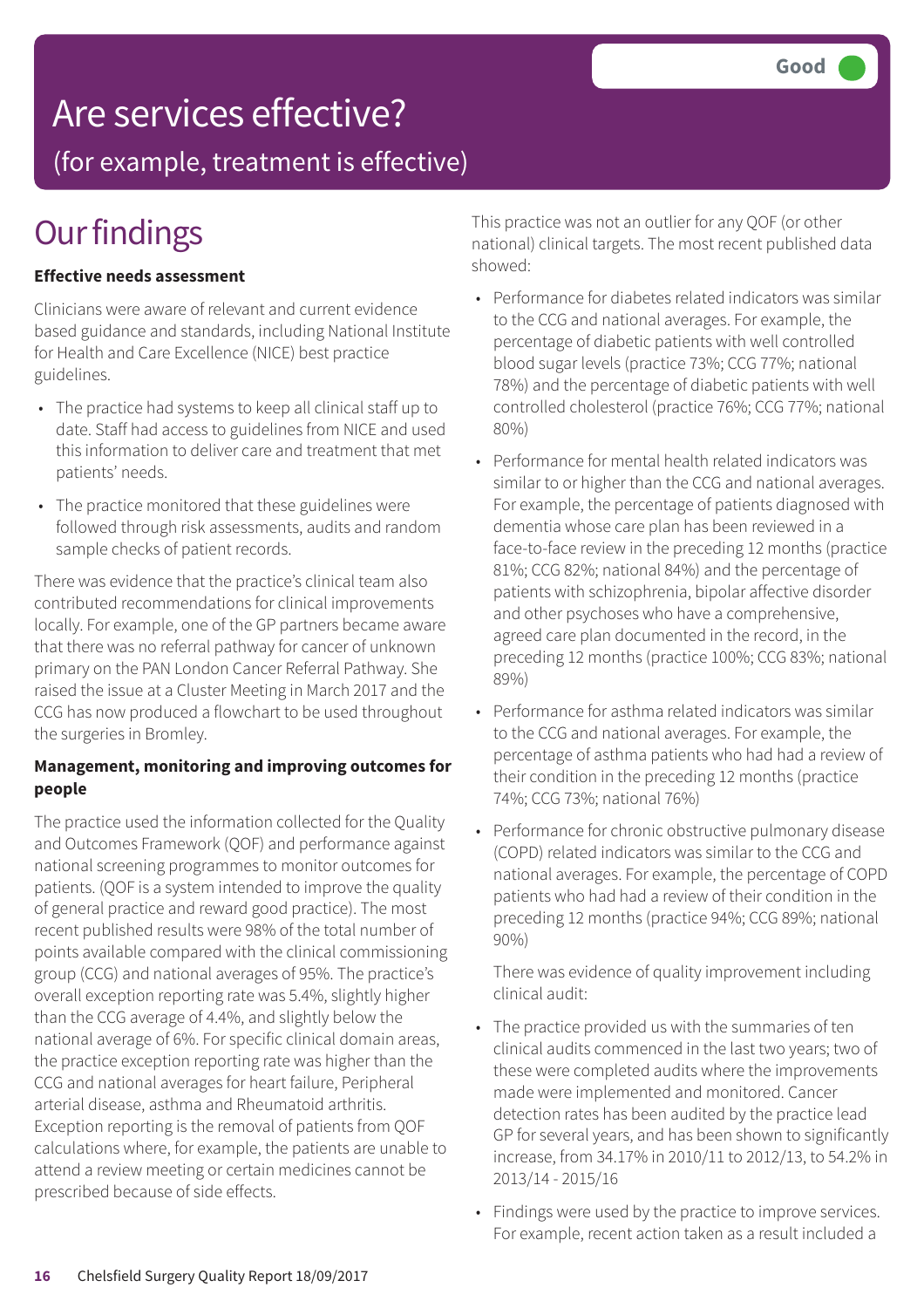### Are services effective?

### (for example, treatment is effective)

system being put in place to follow up patients who had developed gestational diabetes and additional clinical discussion and study among clinical staff following an audit of DVT and tools used in its diagnosis.

Information about patients' outcomes was used to make improvements such as triggering audits.

#### **Effective staffing**

Evidence reviewed showed that staff had the skills and knowledge to deliver effective care and treatment.

- The practice had an induction programme for all newly appointed staff. This covered such topics as safeguarding, infection prevention and control, fire safety, health and safety and confidentiality.
- The practice could demonstrate how they ensured role-specific training and updating for relevant staff. For example, training in medical terminology for administrative staff and immunisations update training for nursing staff
- Staff administering vaccines and taking samples for the cervical screening programme had received specific training which had included an assessment of competence. Staff who administered vaccines could demonstrate how they stayed up to date with changes to the immunisation programmes, for example by access to online resources and discussion at practice meetings.
- The learning needs of staff were identified through a system of appraisals, meetings and reviews of practice development needs. Staff had access to appropriate training to meet their learning needs and to cover the scope of their work. This included ongoing support, one-to-one meetings, coaching and mentoring, clinical supervision and facilitation and support for revalidating GPs and nurses. All staff had received an appraisal within the last 12 months.
- Staff received training that included: safeguarding, fire safety awareness, basic life support and information governance. Staff had access to and made use of e-learning training modules and in-house training.

#### **Coordinating patient care and information sharing**

The information needed to plan and deliver care and treatment was available to relevant staff in a timely and accessible way through the practice's patient record system and their intranet system.

- This included care and risk assessments, care plans, medical records and investigation and test results.
- From the sample of documented examples we reviewed we found that the practice shared relevant information with other services in a timely way, for example when referring patients to other services.

Staff worked together and with other health and social care professionals to understand and meet the range and complexity of patients' needs and to assess and plan ongoing care and treatment. This included when patients moved between services, including when they were referred, or after they were discharged from hospital. Meetings took place with other health care professionals on a quarterly basis when care plans were routinely reviewed and updated for patients with complex needs.

The practice ensured that end of life care was delivered in a coordinated way which took into account the needs of different patients, including those who may be vulnerable because of their circumstances.

#### **Consent to care and treatment**

Staff sought patients' consent to care and treatment in line with legislation and guidance.

- < >taff understood the relevant consent and decision-making requirements of legislation and guidance, including the Mental Capacity Act 2005. When providing care and treatment for children and young people, staff carried out assessments of capacity to consent in line with relevant guidance.
- Where a patient's mental capacity to consent to care or treatment was unclear the GP or practice nurse assessed the patient's capacity and, recorded the outcome of the assessment.

#### **Supporting patients to live healthier lives**

The practice identified patients who may be in need of extra support and signposted those to relevant services. For example, for patients receiving end of life care, carers, those at risk of developing a long-term condition and those requiring advice on their diet, smoking and alcohol cessation.

There was a policy to offer telephone or written reminders for patients who did not attend for their cervical screening test. The practice also encouraged its patients to attend national screening programmes for bowel and breast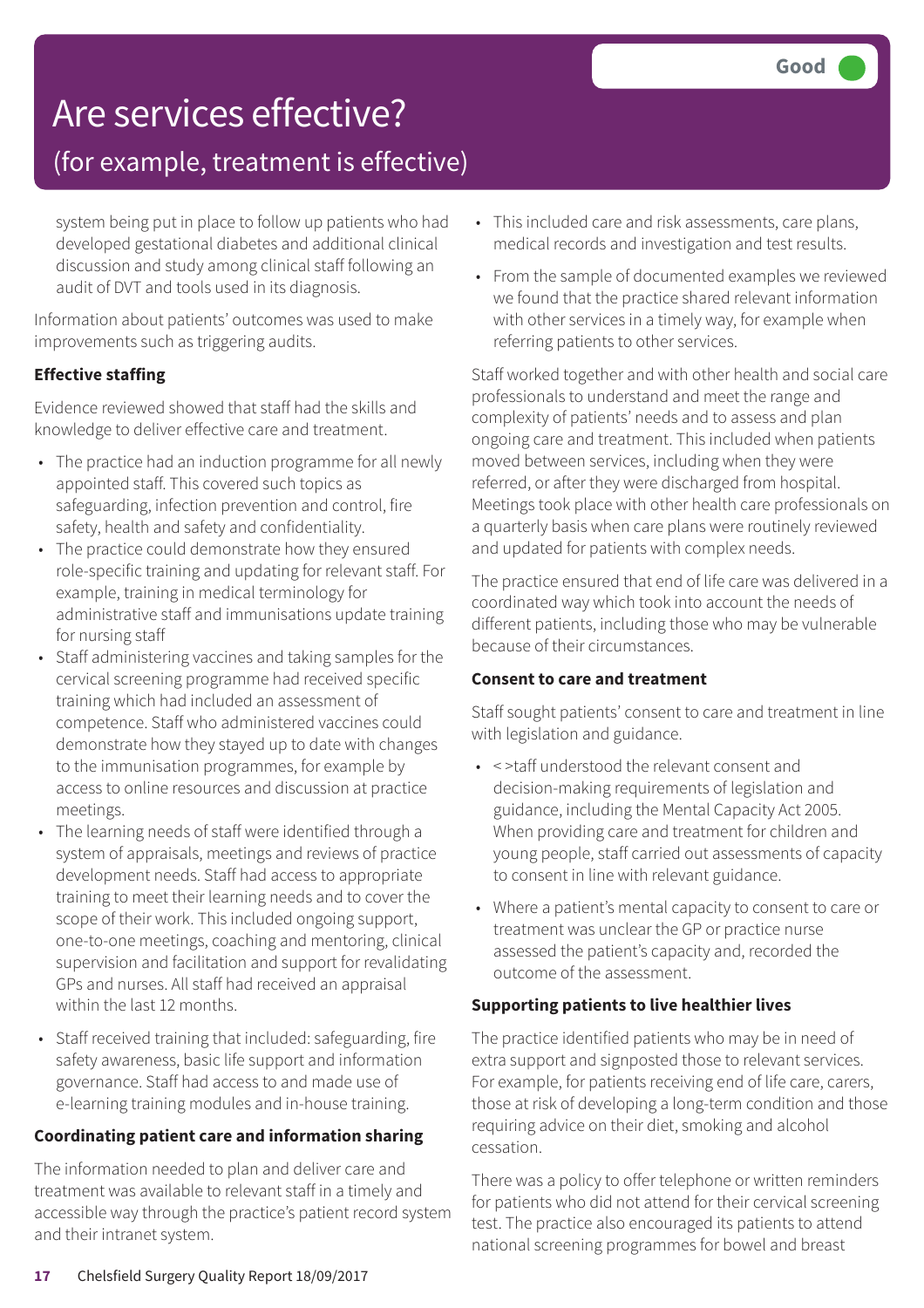### Are services effective? (for example, treatment is effective)

cancer. There were failsafe systems to ensure results were received for all samples sent for the cervical screening programme and the practice followed up women who were referred as a result of abnormal results. The practice's uptake for the cervical screening programme was 82%, which was the same as the CCG average of 82% and the national average of 81%. For breast and bowel cancer screening, the practice performance was better than the CCG and national averages: women aged 50 to 70 screened for breast cancer in the last 36 months (practice 81%; CCG 75%; national 72.5%) and persons aged 60 to 69 screened for bowel cancer in the last 30 months (practice 62%; CCG 57%; national 58%).

Childhood immunisation rates for the vaccinations given were above national averages. There are four areas where childhood immunisations are measured; each has a target of 90%. The practice achieved the target in all four areas. These measures can be aggregated and scored out of 10, with the practice scoring 9.4 (compared to the national average of 9.1).

Patients had access to appropriate health assessments and checks. These included health checks for new patients and NHS health checks for patients aged 40–74. Appropriate follow-ups for the outcomes of health assessments and checks were made, where abnormalities or risk factors were identified.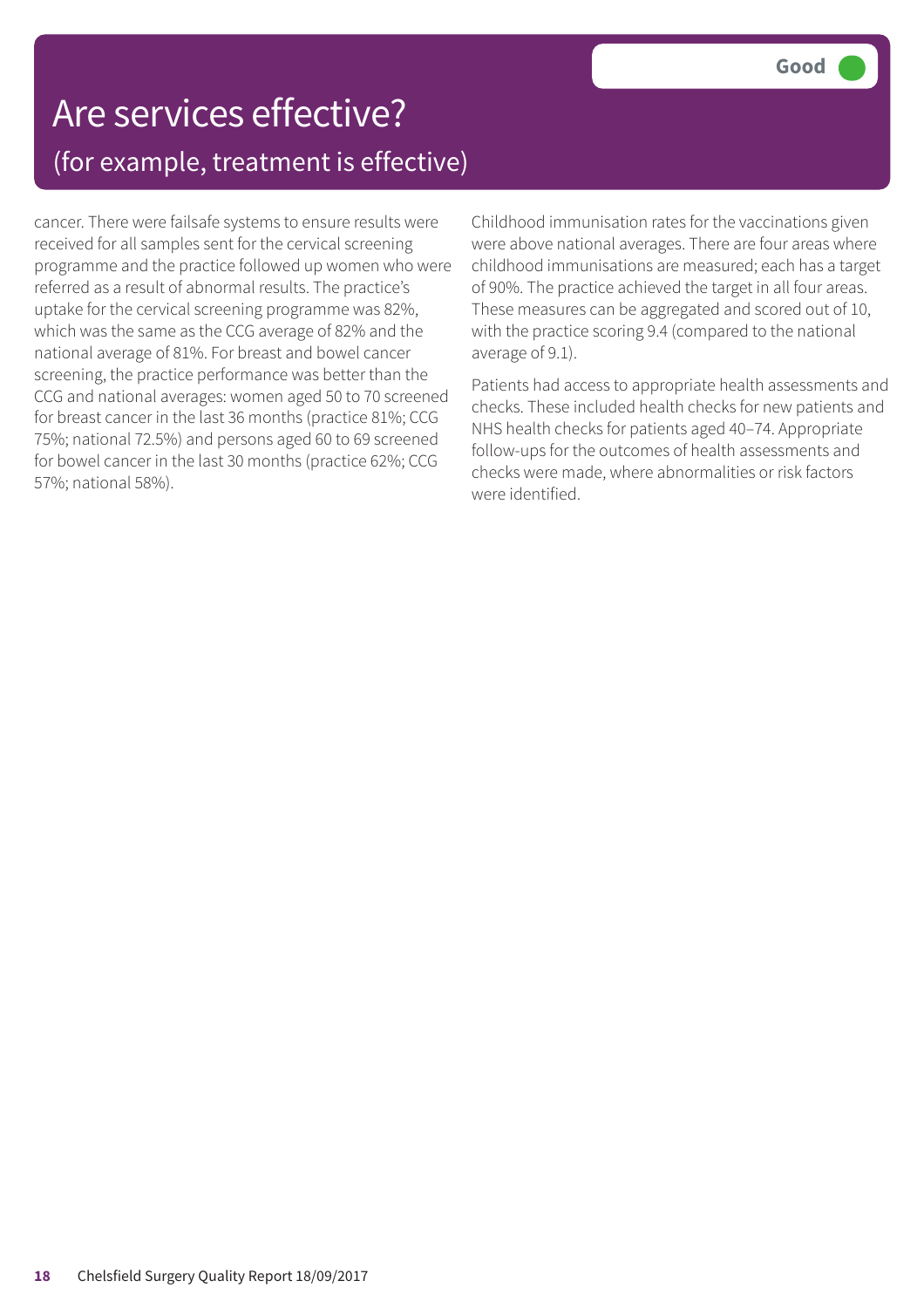# Are services caring?

### **Our findings**

#### **Kindness, dignity, respect and compassion**

During our inspection we observed that members of staff were courteous and very helpful to patients and treated them with dignity and respect.

- Curtains were provided in consulting rooms to maintain patients' privacy and dignity during examinations, investigations and treatments.
- Consultation and treatment room doors were closed during consultations; conversations taking place in these rooms could not be overheard.
- Reception staff knew that if patients wanted to discuss sensitive issues or appeared distressed they could offer them a private room to discuss their needs.
- Patients could be treated by a clinician of the same sex.

We received 29 completed Care Quality Commission comment cards, 26 of which were completely full of praise for the service and staff. Three comments cards also included negative comments - relating to prescriptions, waiting times and referrals - but there were no themes to these.

We spoke with seven patients including four members of the patient participation group (PPG). They told us they were satisfied with the care provided by the practice and said their dignity and privacy was respected. Comments highlighted that staff responded compassionately when they needed help and provided support when required.

Results from the national GP patient survey showed patients felt they were treated with compassion, dignity and respect. The practice was rated above or similarly to local and national averages for satisfaction scores on consultations with GPs and nurses. For example:

- 94% of patients said the GP was good at listening to them compared with the clinical commissioning group (CCG) average of 88% and the national average of 89%
- 91% of patients said the GP gave them enough time compared to the CCG average of 85% and the national average of 87%
- 95% of patients said they had confidence and trust in the last GP they saw compared to the CCG and national average of 92%
- 92% of patients said the last GP they spoke to was good at treating them with care and concern compared to the local area average of 83% and the national average of 85%
- 94% of patients said the nurse was good at listening to them compared with the CCG and national average of 91%
- 95% of patients said the nurse gave them enough time compared with the CCG and national average of 92%
- 96% of patients said they had confidence and trust in the last nurse they saw compared with the CCG and national average of 97%
- 92% of patients said the last nurse they spoke to was good at treating them with care and concern compared with the CCG and national average of 91%
- 83% of patients said they found the receptionists at the practice helpful compared with the CCG average of 86% and the national average of 87%.

#### **Care planning and involvement in decisions about care and treatment**

Patients told us they felt involved in decision making about the care and treatment they received. They also told us they felt listened to and supported by staff and had sufficient time during consultations to make an informed decision about the choice of treatment available to them. Patient feedback from the comment cards we received was also positive and aligned with these views. We also saw that care plans were personalised.

Results from the national GP patient survey showed patients responded positively to questions about their involvement in planning and making decisions about their care and treatment. Results were in line with local and national averages. For example:

- 92% of patients said the last GP they saw was good at explaining tests and treatments compared with the CCG average of 85% and the national average of 86%
- 80% of patients said the last GP they saw was good at involving them in decisions about their care which was the same as the local area average, and similar to the national average of 82%.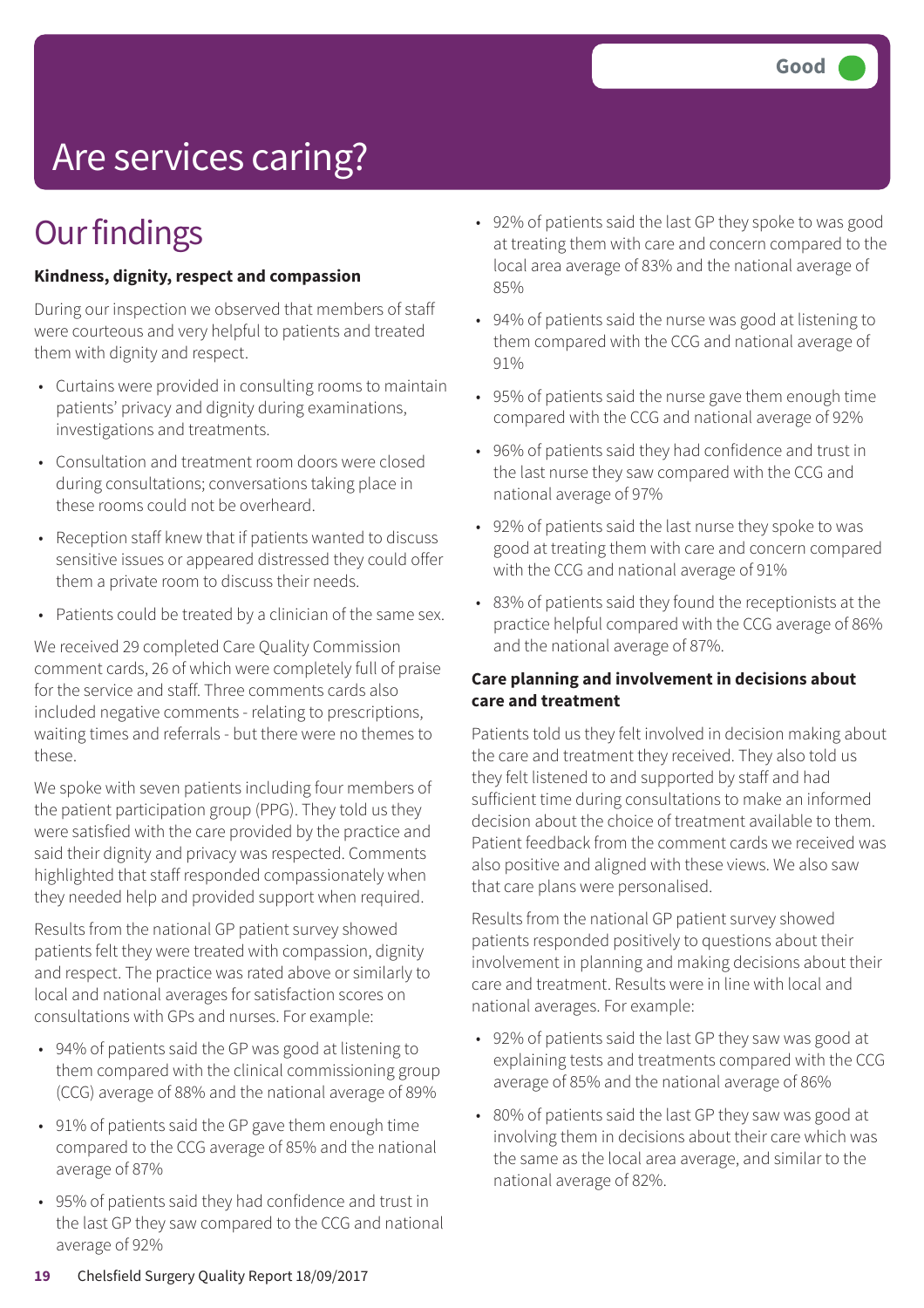### Are services caring?

- 88% of patients said the last nurse they saw was good at explaining tests and treatments compared with the CCG and national average of 90%
- 80% of patients said the last nurse they saw was good at involving them in decisions about their care compared to the local area and national averages of 85%

The practice provided facilities to help patients be involved in decisions about their care:

- Staff told us that interpretation services were available for patients who did not have English as a first language. We saw notices in the reception areas informing patients this service was available.
- The Choose and Book service was used with patients as appropriate. (Choose and Book is a national electronic referral service which gives patients a choice of place, date and time for their first outpatient appointment in a hospital.

#### **Patient and carer support to cope emotionally with care and treatment**

Patient information leaflets and notices were available in the patient waiting area which told patients how to access a number of support groups and organisations. Information about support groups was also available on the practice website. Support for isolated or house-bound patients included signposting to relevant support and volunteer services.

The practice's computer system alerted GPs if a patient was also a carer. Carers were identified as part of the new patients' registration process, as well as during consultations and through the staff knowledge of the patients. The practice had identified 138 patients as carers (1.8% of the practice list). Written information was available to direct carers to the various avenues of support available to them. Older carers were offered timely and appropriate support.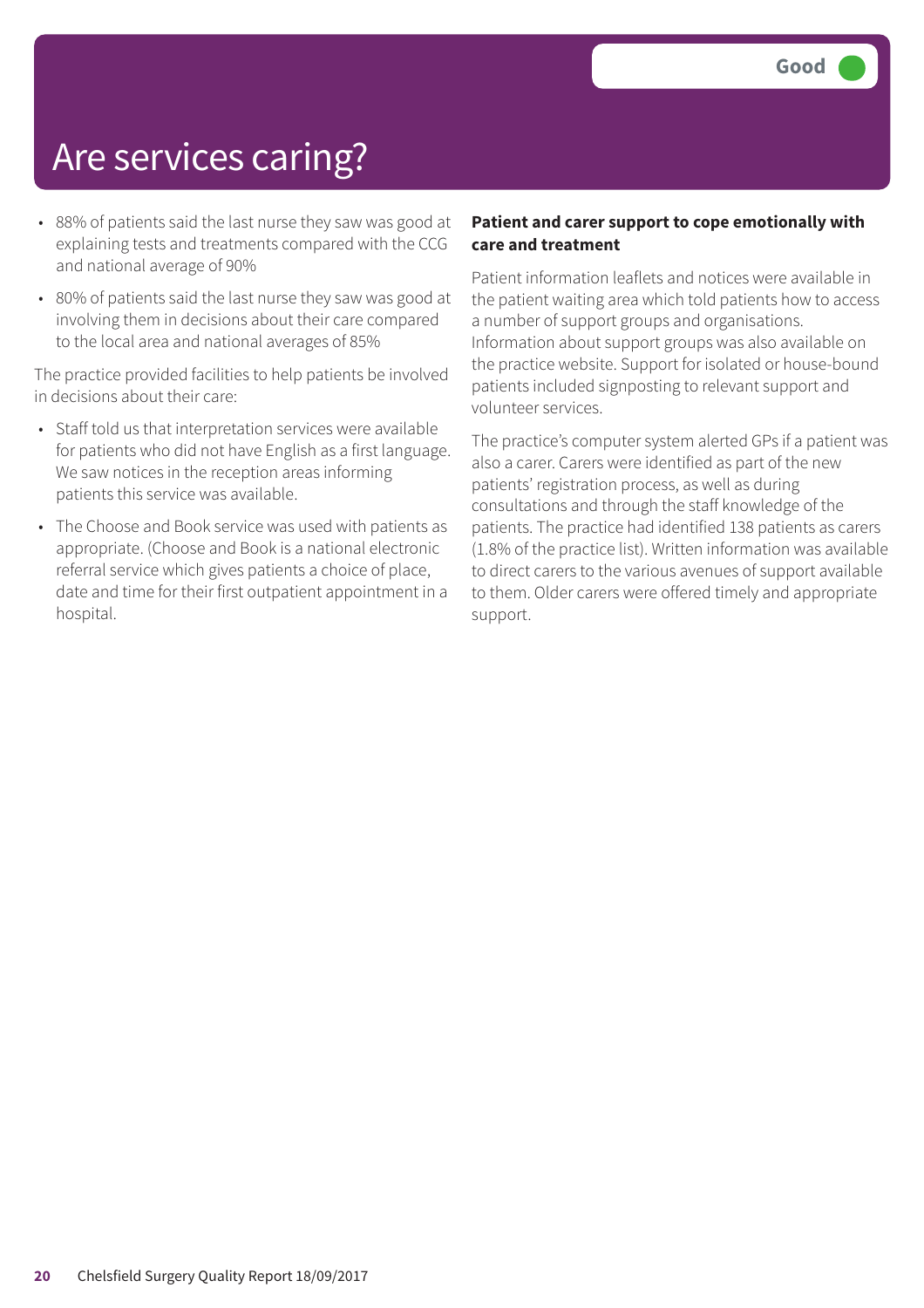# Are services responsive to people's needs?

(for example, to feedback?)

# **Our findings**

#### **Responding to and meeting people's needs**

The practice understood its population profile and had used this understanding to meet the needs of its population:

- The practice offered extended hours for GP and healthcare assistant appointments on Monday mornings between 7am and 8am, and on Monday, Tuesday and Wednesday evenings between 6.30pm and 7.30pm. They offered extended hours for appointments with their advanced nurse practitioner and practice nurse on Monday evenings between 6.30pm and 7.30pm
- There were longer appointments available for patients who had that need, such as people with learning disabilities or complex health problems.
- The practice is a referral hub for six local GP surgeries, for minor surgery level 3 and cardiology diagnostics, which meant patients needing treatments in these services could be referred to receive them in this GP practice rather than in hospital. Accessing these services through Chelsfield surgery has seen reduction in wait times from an average of 23 weeks to approximately two weeks.
- The practice found it was referring a higher than average proportion of patients for ear, nose and throat (ENT) conditions in 2013, the local area average referral rate was 14 per 1000, whilst the practice's was 21.3 per 1000. The referrals were reduced by 30% following training by one of the lead GPs to carry out the use of the EPLEY manoeuvre, for treating patients with benign vertigo.
- The practice is an accredited Advanced Practice for Insulin and GLP-1 initiation. One of the lead GPs and the practice nurse became involved in a local pilot scheme, which has now been adopted throughout the borough of Bromley, entitled Walking Away from Diabetes, for patients who were considered pre-diabetic to promote lifestyle change. The clinicians devised detailed Personal Care Plans for Diabetic patients, who were invited in for multidisciplinary meetings with nurse specialists. These patients were asked for their feedback on these appointments, which were wholly positive from the 68 patients who responded, 62% of those who took part in the pilot scheme.
- Home visits were available for older patients and patients who had clinical needs which resulted in difficulty attending the practice.
- The practice took account of the needs and preferences of patients with life-limiting progressive conditions. There were early and ongoing conversations with these patients about their end of life care as part of their wider treatment and care planning.
- Same day appointments were available for children and those patients with medical problems that require same day consultation.
- The practice was part of a GP alliance, which allowed them to offer additional appointment within and outside their normal working hours.
- The practice sent text message reminders of appointments and test results.
- Online services were available for patients including making and cancelling GP and advance nurse practitioner appointments, order repeat prescriptions and view parts of their records (such as immunisations and allergy information). At the time of our inspection approximately 20% of their patients were registered to use online services.
- Patients were able to receive travel vaccines available on the NHS as well as those only available privately/ were referred to other clinics for vaccines available privately.
- There were accessible facilities, which included wheelchair access and interpretation services available.

#### **Access to the service**

Chelsfield Surgery was open between 8am and 6.30pm Monday to Friday. It offered extended hours from 6.30pm to 7.30pm on Mondays to Thursdays. Routine appointments were available between 9.00am and 11.00am, then between 4pm and 6.30pm. Urgent appointments were available between 11.00am and 11.45am, with additional telephone consultations being provided at the end of the morning surgery sessions.. Extended hours appointments were offered. In addition to pre-bookable appointments that could be booked up to four weeks in advance with the GPs and six weeks in advance with the nursing team.

Results from the national GP patient survey showed that patients' satisfaction with how they could access care and treatment was comparable to local and national averages.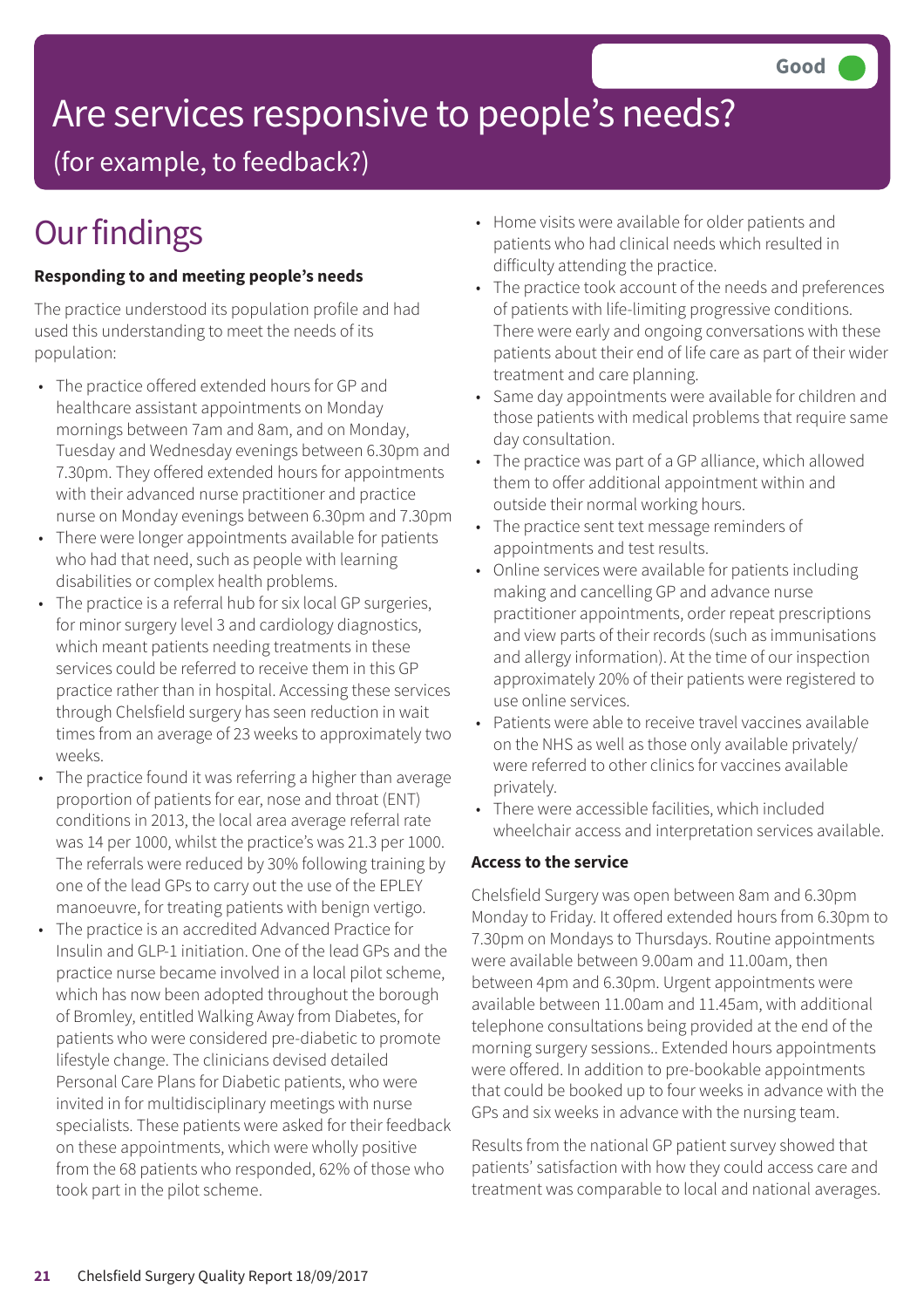# Are services responsive to people's needs?

### (for example, to feedback?)

- 66% of patients were satisfied with the practice's opening hours compared with the clinical commissioning group (CCG) average of 71% and the national average of 76%.
- 68% of patients said they could get through easily to the practice by phone compared to the local area average of 70% and the national average of 73%.
- 72% of patients said that the last time they wanted to speak to a GP or nurse they were able to get an appointment compared with the CCG average of 74% and the national average of 76%
- 88% of patients said their last appointment was convenient compared with the CCG average of 90% and the national average of 92%
- 66% of patients described their experience of making an appointment as good compared with the CCG average of 71% and the national average of 73%

#### However:

• 38% of patients said they don't normally have to wait too long to be seen compared with the CCG average of 54% and the national average of 58%

#### and

• 55% of patients said they feel they do normally have to wait too long to be seen compared with the CCG average of 38% and the national average of 35%

Patients told us on the day of the inspection that they were able to get appointments when they needed them. However one patient did comment that there was an 'inevitable wait' to be seen for appointments.

The practice had a system to assess:

- whether a home visit was clinically necessary; and
- the urgency of the need for medical attention.

This was done by telephoning the patient or carer in advance to gather information to allow for an informed decision to be made on prioritisation according to clinical need. In cases where the urgency of need was so great that it would be inappropriate for the patient to wait for a GP home visit, alternative emergency care arrangements were made. Clinical and non-clinical staff were aware of their responsibilities when managing requests for home visits.

#### **Listening and learning from concerns and complaints**

The practice had a system for handling complaints and concerns.

- Its complaints policy and procedures were in line with recognised guidance and contractual obligations for GPs in England.
- There was a designated responsible person who handled all complaints in the practice.
- We saw that information was available to help patients understand the complaints system. There were posters displayed about how to make complaints, and complaints leaflets were available.

We looked at a sample of two complaints received in the last 12 months and found these were satisfactorily handled, dealt with in a timely way, and that there was openness and transparency with dealing with the complaints. Lessons were learned from individual concerns and complaints and also from analysis of trends and action was taken to as a result to improve the quality of care.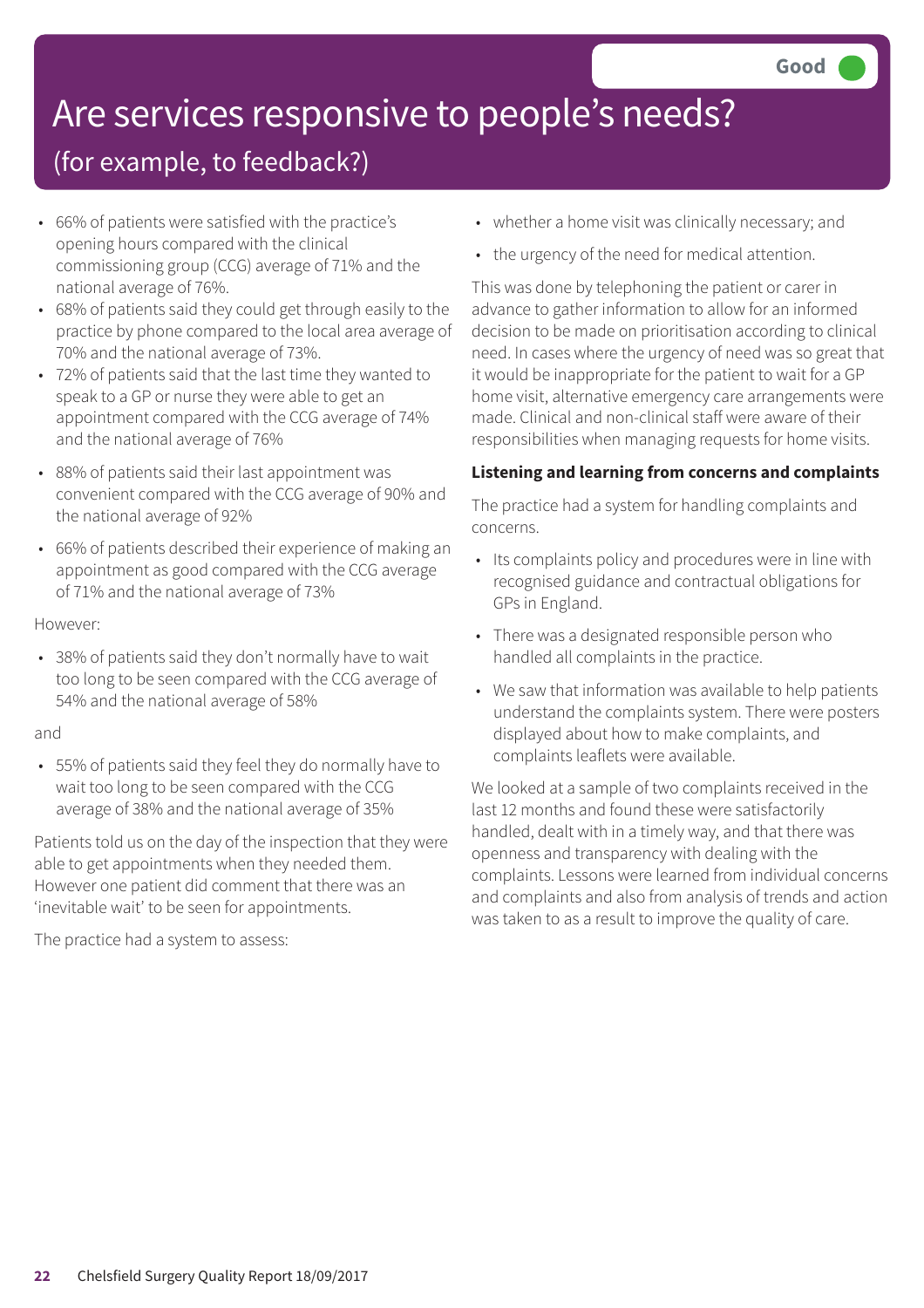### Are services well-led?

(for example, are they well-managed and do senior leaders listen, learn and take appropriate action)

# **Our findings**

#### **Vision and strategy**

The practice had a clear vision to deliver high quality care and promote good outcomes for patients.

- The practice had a mission statement which was displayed in the waiting areas and staff knew and understood the values.
- The practice had a clear strategy and supporting business plans which reflected the vision and values and were regularly monitored.

#### **Governance arrangements**

The practice had an overarching governance framework which supported the delivery of the strategy and good quality care. This outlined the structures and procedures and ensured that:

- There was a clear staffing structure and that staff were aware of their own roles and responsibilities. GPs and nurses had lead roles in key areas. Specialist interest among the clinical team included phlebotomy, advanced diabetic care and sexual health
- Practice specific policies were implemented and were available to all staff. These were updated and reviewed regularly.
- A comprehensive understanding of the performance of the practice was maintained. Practice meetings were held monthly which provided an opportunity for staff to learn about the performance of the practice.
- A programme of continuous clinical and internal audit was used to monitor quality and to make improvements.
- There were appropriate arrangements for identifying, recording and managing risks, issues and implementing mitigating actions.
- We saw evidence from minutes of a meetings structure that allowed for lessons to be learned and shared following significant events and complaints.

#### **Leadership and culture**

On the day of inspection the partners in the practice demonstrated they had the experience, capacity and capability to run the practice and ensure high quality care. They told us they prioritised safe, high quality and compassionate care. Staff told us the partners were approachable and always took the time to listen to all members of staff.

The provider was aware of and had systems to ensure compliance with the requirements of the duty of candour. (The duty of candour is a set of specific legal requirements that providers of services must follow when things go wrong with care and treatment).This included support training for all staff on communicating with patients about notifiable safety incidents. The partners encouraged a culture of openness and honesty. From the sample of two documented examples we reviewed we found that the practice had systems to ensure that when things went wrong with care and treatment:

- The practice gave affected people reasonable support, truthful information and a verbal and written apology.
- The practice kept written records of verbal interactions as well as written correspondence.

There was a clear leadership structure and staff felt supported by management.

- The practice held and minuted a range of multi-disciplinary meetings including meetings with district nurses and social workers to monitor vulnerable patients. GPs, where required, met with health visitors to monitor vulnerable families and safeguarding concerns.
- Staff told us the practice held regular team meetings.
- Staff told us there was an open culture within the practice and they had the opportunity to raise any issues at team meetings and felt confident and supported in doing so. Minutes were comprehensive and were available for practice staff to view.
- Staff said they felt respected, valued and supported, particularly by the partners in the practice. All staff were involved in discussions about how to run and develop the practice, and the partners encouraged all members of staff to identify opportunities to improve the service delivered by the practice.

#### **Seeking and acting on feedback from patients, the public and staff**

The practice encouraged and valued feedback from patients and staff. It proactively sought feedback from: